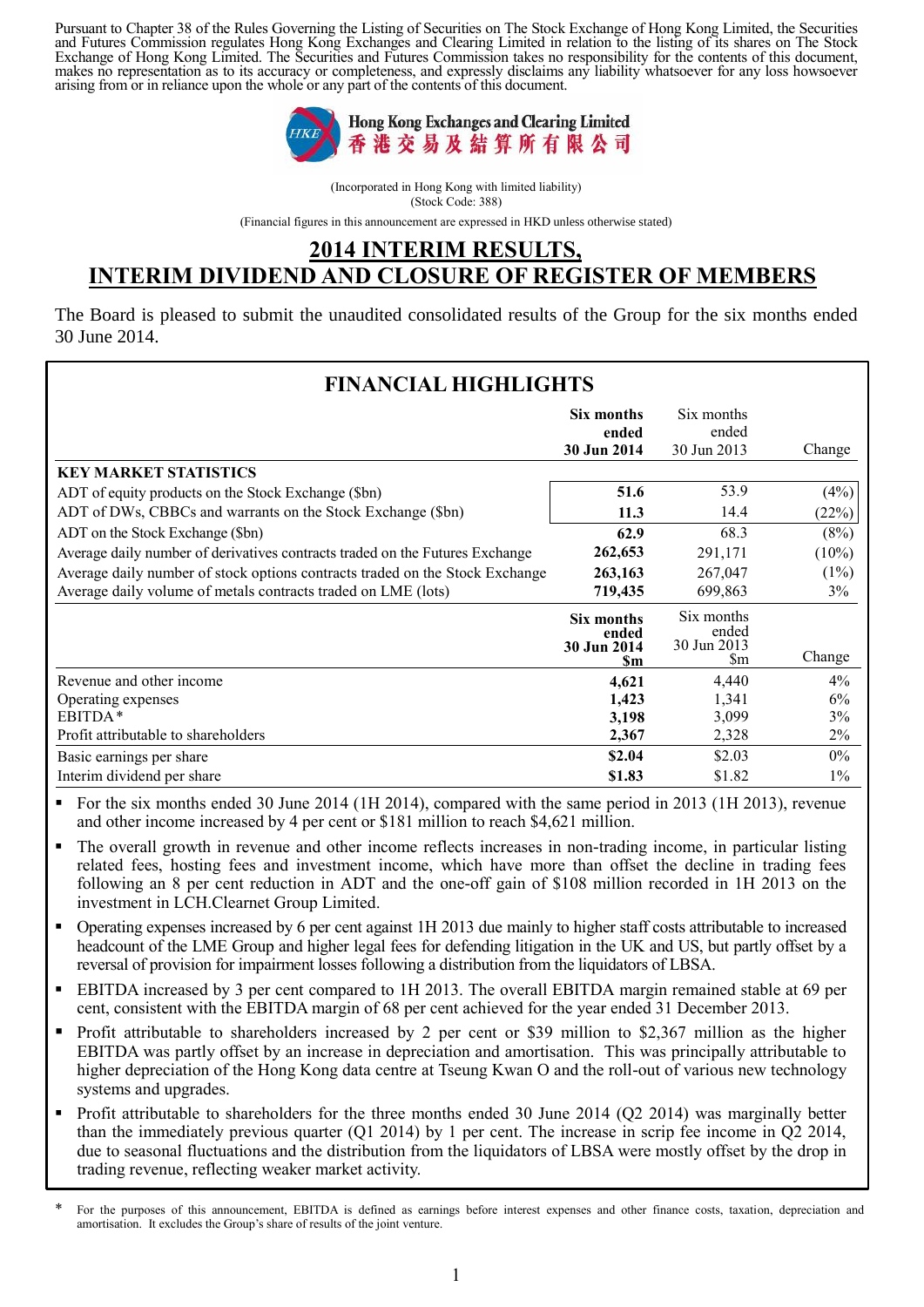## **CHAIRMAN'S STATEMENT**

In the first half of 2014, there were signs of renewed optimism in the capital markets. We saw companies return to the IPO market to raise funds. Amongst 4 of the 20 largest IPOs on the Asian exchanges, 3 were in Hong Kong. As a result, IPO funds raised on the Stock Exchange during the first half of 2014 doubled the amount raised in the same period last year. We will continue to provide support to companies wishing to list in Hong Kong to raise funds for further growth and development.

The improving IPO market sentiment, however, did not provide momentum for strong turnover in our secondary market during the period under review. Trading in our securities and derivatives markets dropped 8 per cent and 6 per cent respectively in the first six months of this year against the same period last year. Trading at LME, benefiting from the revived market demand for commodities, continued to grow during the period and recorded a 10 per cent increase in volume compared with the second half of 2013.

For the six months ended 30 June 2014, the Group's consolidated revenue and other income rose 4 per cent against the corresponding period of 2013, resulting in an increase of 2 per cent in the profit attributable to shareholders. The Board declared an interim dividend of \$1.83 per share, which is 90 per cent of the profit attributable to shareholders.

We continued to make progress in various initiatives under our strategic plan for 2013 to 2015. The status of our initiatives is set out in the Business Review section of this announcement.

Looking forward, the launch of Shanghai-Hong Kong Stock Connect is one of the main strategic initiatives to be accomplished in the second half of this year. We welcome the Central Government's endorsement of mutual stock market access between Shanghai and Hong Kong. With this unprecedented project, we have turned an important new page in the further development of the country's capital markets.

Another key initiative for the second half is the migration of clearing for LME from LCH.Clearnet Limited to the new clearing house developed by LME Clear, an indirect wholly-owned subsidiary of HKEx. Subject to regulatory approval, we aim to commence our clearing services in London in September 2014. LME Clear will give us a new revenue stream as well as much more flexibility when introducing new products at LME.

The anticipated exit from unconventional monetary policy in the US might increase global capital market volatility and reduce liquidity in the latter part of this year or in 2015. We believe Hong Kong's role as a leading international financial centre and the Stock Exchange's China dimension give us a firm foundation that will help us overcome any challenges. We will continue striving to reinforce our core business and diversify our asset classes, particularly through RMB-denominated products, to capture the opportunities arising from the opening up of China's capital markets.

We never lose sight of our responsibilities as an exchange controller, a regulator as well as a listed company. Therefore, we will continue to review our regulatory regime with a view towards upholding market quality, and we will explore further collaboration with our stakeholders to drive sustainable performance in the economic, social and environmental dimensions of our industry.

#### **CHOW Chung Kong** Chairman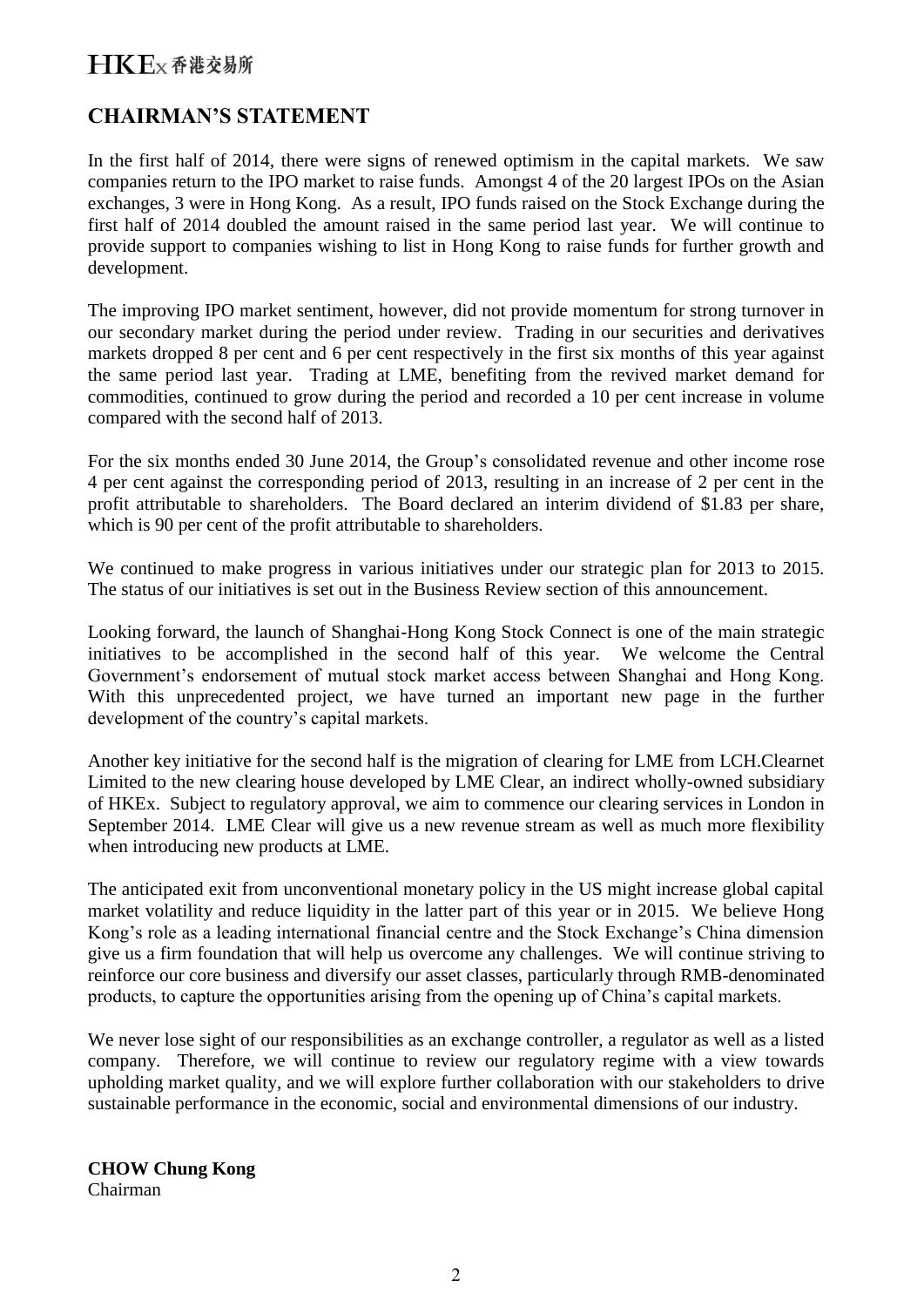## **MANAGEMENT DISCUSSION AND ANALYSIS**

### **BUSINESS REVIEW**

#### **Business Update and Analysis of Results by Operating Segment**

|                                         | Six months<br>ended<br>30 Jun 2014    |                      |                                       | Six months<br>ended<br>30 Jun 2013      | Change                                       |                       |
|-----------------------------------------|---------------------------------------|----------------------|---------------------------------------|-----------------------------------------|----------------------------------------------|-----------------------|
|                                         | Revenue<br>and other<br>income<br>\$m | <b>EBITDA</b><br>\$m | Revenue<br>and other<br>income<br>\$m | <b>EBITDA</b><br>$\mathop{\mathrm{Sm}}$ | Revenue<br>and other<br><i>ncome</i><br>$\%$ | <b>EBITDA</b><br>$\%$ |
| Results by segment:                     |                                       |                      |                                       |                                         |                                              |                       |
| Cash                                    | 1,316                                 | 1,093                | 1,233                                 | 1,006                                   | 7%                                           | 9%                    |
| <b>Equity and Financial Derivatives</b> | 788                                   | 589                  | 870                                   | 648                                     | (9%)                                         | (9%)                  |
| Commodities                             | 645                                   | 317                  | 608                                   | 384                                     | 6%                                           | (17%)                 |
| Clearing                                | 1,586                                 | 1,338                | 1,446                                 | 1,169                                   | 10%                                          | 14%                   |
| Platform and Infrastructure             | 196                                   | 123                  | 168                                   | 105                                     | 17%                                          | 17%                   |
| Corporate Items                         | 90                                    | (262)                | 115                                   | (213)                                   | (22%)                                        | 23%                   |
|                                         | 4,621                                 | 3,198                | 4,440                                 | 3,099                                   | 4%                                           | 3%                    |

### **Cash Segment**

#### **Business Update**

1H 2014 saw an increase in primary market activity, with total equity funds raised of \$217.9 billion (1H 2013: \$137.0 billion). IPOs raised \$82.1 billion, an increase of 107 per cent when compared with 1H 2013. As at 30 June 2014, the total market capitalisation of companies listed on the Main Board and the GEM was \$23.9 trillion.

The ADT of equity products in 1H 2014 was \$50.8 billion on the Main Board and \$0.8 billion on the GEM, a decline of 5 per cent for the Main Board and an increase of 226 per cent for the GEM compared with the same period in 2013.

8 ETFs were newly listed during 1H 2014, including the first RQFII ETF tracking the Mainland's bond market, as well as the first RQFII sector ETFs. As at 30 June 2014, there were 124 ETFs, 11 REITs and 531 debt securities listed on the Stock Exchange.

To prepare for market participants' readiness for northbound trading through the Shanghai-Hong Kong Stock Connect, seminars and briefings to EPs, IVs and investors were conducted in the second quarter. As at 30 June 2014, over 200 EPs had indicated interest and about 100 EPs had submitted registration forms for commencement of northbound trading upon its launch. There has also been extensive outreach to brokers and investors in the Mainland to give them more information on southbound trading.

HKEx continues to promote listing in Hong Kong and has a series of new initiatives targeting technology, media, telecommunications, consumer goods and retail sectors in the Mainland. Sector-focused events were jointly organised with the local governments in Beijing, Guangzhou and Xi'an in March and May 2014 with favourable responses. As part of the ongoing effort to strengthen cooperation with the Mainland authorities, HKEx organised training on market development and regulatory requirements for the Shenzhen Stock Exchange.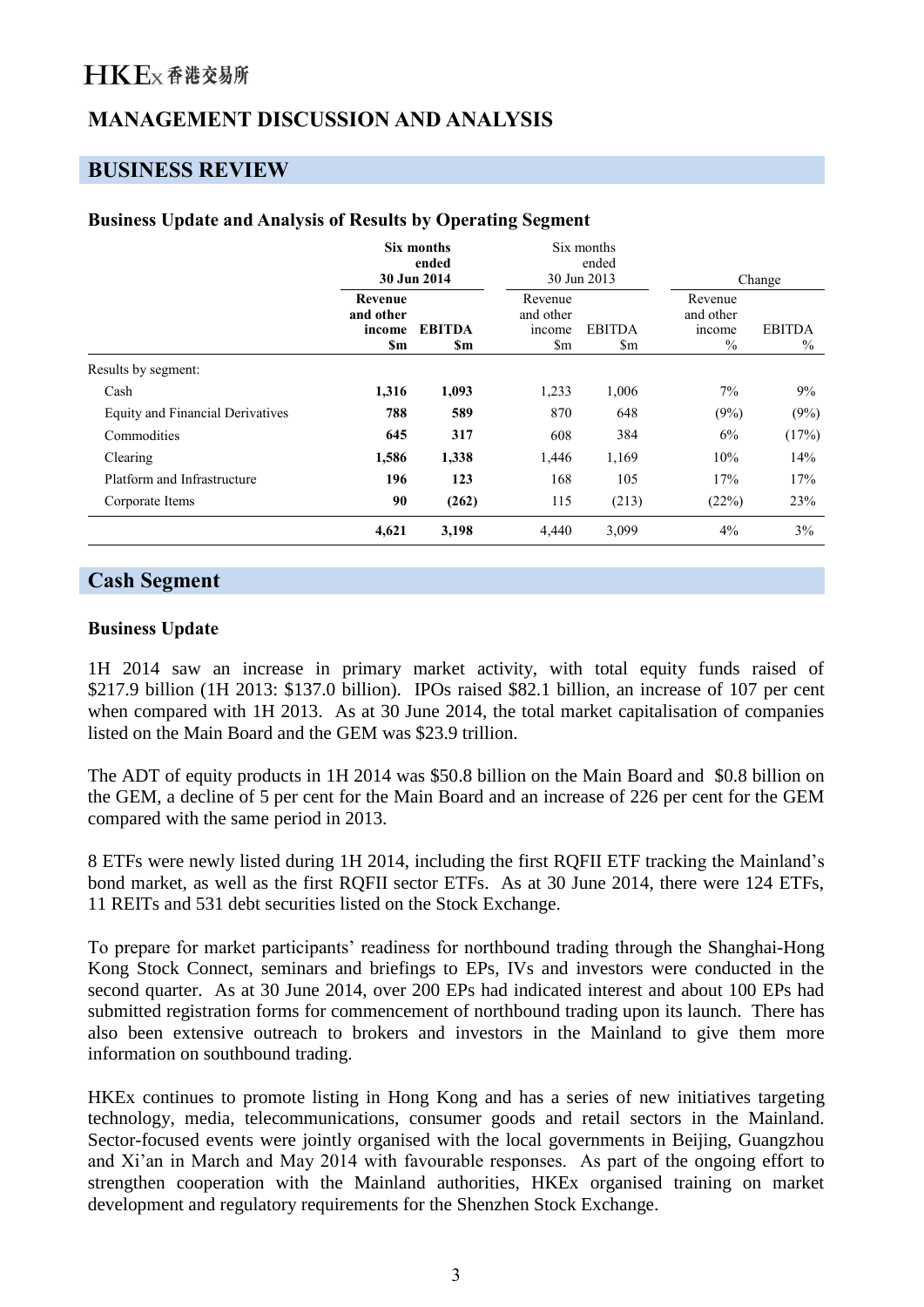On 1 April 2014, the new publication requirement under the new sponsor regime came into effect. From 1 April to 30 June, 21 application proofs were posted on the HKExnews website and 1 listing application was returned.

During the period, the Stock Exchange published a guidance letter which consolidates and reflects its current approach in applying the reverse takeover rules in the Listing Rules and a consultation paper to seek views on proposed changes to the section of its Corporate Governance Code and Corporate Governance Report relating to internal controls (the consultation will end on 31 August 2014). The Stock Exchange also sent a questionnaire to all issuers to ascertain how they have adopted ESG reporting to prepare for the forthcoming ESG consultation paper.

As part of the market outreach effort, the Stock Exchange organised 11 half-day seminars in Hong Kong and 2 full-day seminars in Beijing and Shanghai and posted a series of 8 ESG training webcasts on the HKEx website to provide more in-depth and practical insights on how to do ESG reporting.

#### **Analysis of Results**

#### **Revenue**

|                                              | Six months<br>ended<br>30 Jun 2014<br><b>Sm</b> | Six months<br>ended<br>30 Jun 2013<br>$\mathop{\rm Sm}\nolimits$ | Change |
|----------------------------------------------|-------------------------------------------------|------------------------------------------------------------------|--------|
| Trading fees and trading tariff <sup>#</sup> | 733                                             | 729                                                              | $1\%$  |
| Stock Exchange listing fees #                | 313                                             | 276                                                              | 13%    |
| Market data fees <sup>#</sup>                | 215                                             | 199                                                              | 8%     |
| Other revenue                                | 55                                              | 29                                                               | 90%    |
| Total                                        | 1,316                                           | 1,233                                                            | 7%     |

# Excluding DWs, CBBCs and warrants which are included in the Equity and Financial Derivatives segment

Trading fees and trading tariff rose by \$4 million or 1 per cent compared to 1H 2013 despite a 4 per cent drop in ADT of equity products. This was due to an increase in the number of trading days (2 per cent), higher revenue from more equity funds raised and a rise in trading tariff earned on an increased number of transactions as the average transaction size was lower in 1H 2014.

Stock Exchange listing fees rose by \$37 million or 13 per cent due to more IPOs and an increase in the total number of listed companies at 30 June 2014 compared with 30 June 2013.

Market data fees increased by \$16 million or 8 per cent compared with 1H 2013 due to the introduction of new datafeeds with the launch of OMD in the second half of 2013 (2H 2013) together with greater demand for non-display data services.

Other revenue increased by \$26 million or 90 per cent arising from higher brokerage fees on direct IPO allotments.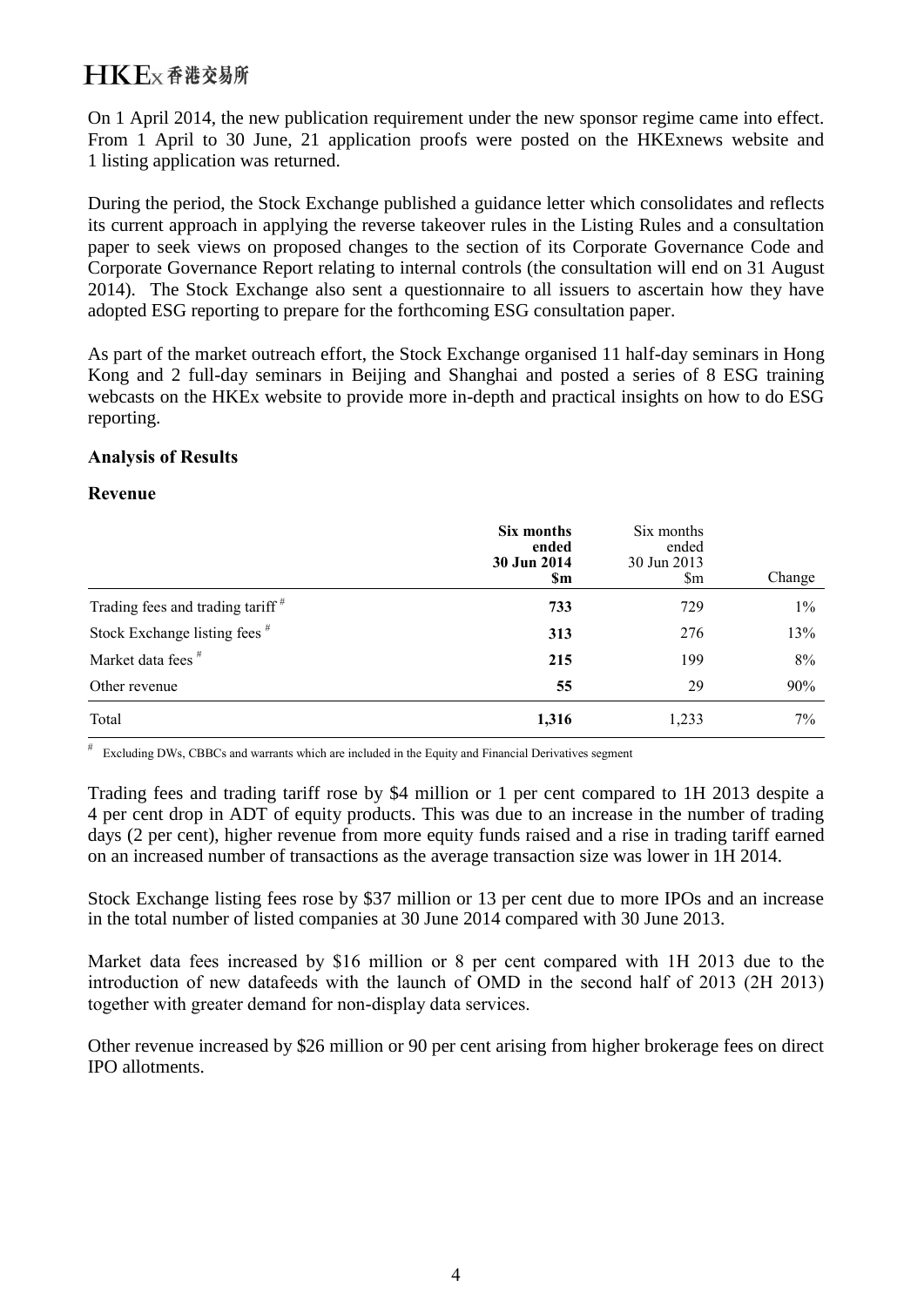### **Key Market Indicators**

|                                                     | Six months<br>ended<br>30 Jun 2014 | Six months<br>ended<br>30 Jun 2013 | Change |
|-----------------------------------------------------|------------------------------------|------------------------------------|--------|
| ADT of equity products on the Stock Exchange (\$bn) | 51.6                               | 53.9                               | (4%)   |
| Number of newly listed companies on Main Board ^    | 46                                 | 17                                 | 171%   |
| Number of newly listed companies on GEM             | 6                                  | 6                                  | 0%     |
| Number of companies listed on Main Board at 30 Jun  | 1,495                              | 1,384                              | 8%     |
| Number of companies listed on GEM at 30 Jun         | 194                                | 183                                | 6%     |
| Total                                               | 1,689                              | 1,567                              | 8%     |

 $\blacktriangle$  Including 4 transfers from GEM (2013: 1)

### **EBITDA**

Operating expenses decreased by 2 per cent mainly due to lower premises costs upon renewal of certain leases, and more staff being redeployed to strategic capital projects. As a result, the EBITDA margin increased from 82 per cent in 1H 2013 to 83 per cent.

### **Equity and Financial Derivatives Segment**

#### **Business Update**

The average daily number of futures and options contracts traded on the Futures Exchange decreased by 10 per cent to 262,653 contracts and the average daily number of stock options contracts traded on the Stock Exchange decreased by 1 per cent to 263,163 contracts, compared with 1H 2013. The total open interest of all futures and options contracts on 30 June 2014 was 6,450,173 contracts, down 1 per cent from 6,526,220 contracts a year ago.

The ADT of DWs, CBBCs and warrants on the Stock Exchange in 1H 2014 was \$11.3 billion, a decline of 22 per cent compared with 1H 2013.

There are now 77 stock option classes, including 3 new option classes introduced on 2 July 2014. 40 of these can be traded by Taiwan investors as a result of the approval obtained from the Taiwan Financial Supervisory Commission in February 2014. There are now 17 stock option classes in the Primary Market Maker programme that was introduced as part of the stock options revamp. A market maker protection function has been available since January 2014 to enable the Primary Market Makers to provide more quotes and narrower spreads with lower simultaneous execution risk.

In 1H 2014, 1,244,356 contracts were traded during the AHFT session, which accounted for 6 per cent of the volume of the day session. Following the SFC's approval in May 2014, the closing time for the after-hours trading of Stock Index Futures and RMB Currency Futures will be extended from 11:00 pm to 11:45 pm effective 3 November 2014 to increase the overlap with the US trading hours. The T+1 Clearing Session Cutoff Time will also be extended by 45 minutes. It will move from 11:45 pm to 12:30 am on the next calendar day. To facilitate Participants' verification of their system readiness for clearing activities beyond midnight, a simulation test has been scheduled for August 2014.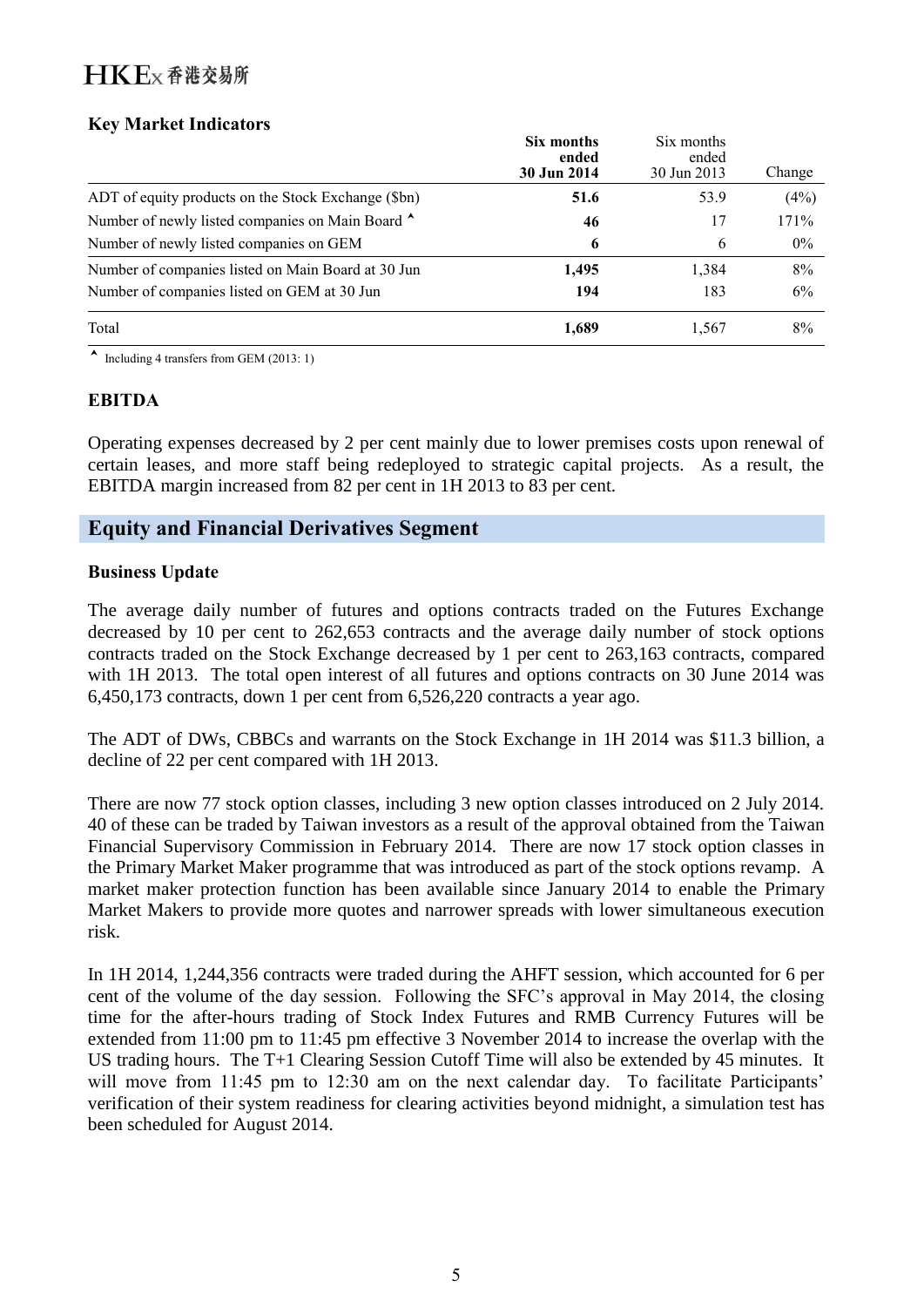RMB Currency Futures – USD/CNH Futures – have been included in the AHFT session since 7 April 2014. On the same day, an additional calendar quarter month and more calendar spreads were introduced. Up to the end of June 2014, the total trading volume of USD/CNH Futures in the AHFT session was 1,381 contracts, which accounted for 5 per cent of the day session. On 22 May 2014, HKEx hosted a RMB FIC Market Strategy Forum for over 400 market participants. The forum covered topics including market development, and global regulatory developments and their impact on the RMB FIC, cash, derivatives and OTC markets in Asia.

To complement the large-cap CES 120, which includes the 80 largest A-share companies based on market capitalisation and the 40 largest Hong Kong-listed Mainland enterprises by market capitalisation, CESC launched the CES 280 on 7 July 2014. The new index is comprised of the 200 largest A-share companies and the 80 largest Hong Kong-listed Mainland enterprises not covered by the CES 120. Together, the 2 indices account for 70 per cent of the market value of the stocks in the CESC universe. In June 2014, HKEx renewed the Liquidity Provider Programme for CES 120 Futures, and introduced a 50 per cent trading discount for 6 months and a new active trader programme. The programmes had 3 liquidity providers and 5 active traders as at 30 June 2014.

HKEx announced a new marketing programme for Asia Commodities and Derivatives New Products in June 2014. The new programme will waive subscriber fees for streaming Level 2 derivatives data for the users in Australia, India, Japan, Korea, Malaysia, New Zealand, Singapore, Taiwan and the Mainland until the end of 2016.

#### **Analysis of Results**

#### **Revenue**

|                                 | Six months<br>ended<br>30 Jun 2014<br>\$m | Six months<br>ended<br>30 Jun 2013<br>$\mathbb{S}_{m}$ | Change |
|---------------------------------|-------------------------------------------|--------------------------------------------------------|--------|
| Trading fees and trading tariff | 479                                       | 560                                                    | (14%)  |
| Stock Exchange listing fees     | 228                                       | 220                                                    | 4%     |
| Market data fees                | 77                                        | 83                                                     | (7%)   |
| Other revenue                   | 4                                         | 7                                                      | (43%)  |
| Total                           | 788                                       | 870                                                    | (9%)   |

Trading fees and trading tariff decreased by \$81 million or 14 per cent due to lower ADT of DWs, CBBCs and warrants, a drop in the average daily number of derivatives contracts traded on the Futures Exchange, and a higher proportion of trades being lower fee H-shares index products. The decrease was partially offset by an increase in the number of trading days (2 per cent) when compared to 1H 2013.

Stock Exchange listing fees rose by \$8 million or 4 per cent as there were more newly listed CBBCs during 1H 2014.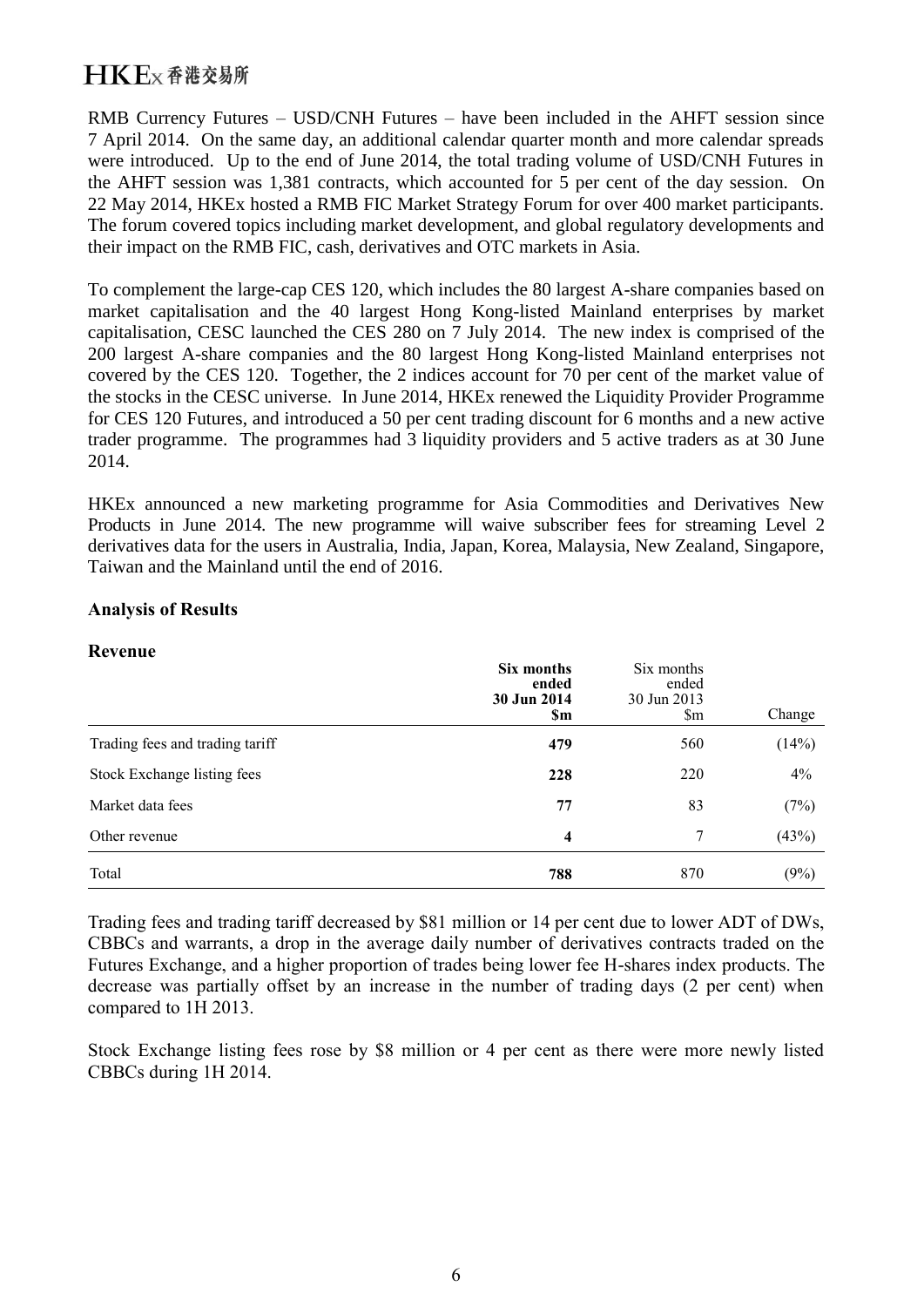### **Key Market Indicators**

|                                                 | Six months<br>ended<br>30 Jun 2014 | Six months<br>ended<br>30 Jun 2013 | Change   |
|-------------------------------------------------|------------------------------------|------------------------------------|----------|
| ADT of DWs, CBBCs and warrants                  |                                    |                                    |          |
| on the Stock Exchange (\$bn)                    | 11.3                               | 14.4                               | (22%)    |
| Average daily number of derivatives contracts   |                                    |                                    |          |
| traded on the Futures Exchange                  | 262,653                            | 291,171                            | $(10\%)$ |
| Average daily number of stock options contracts |                                    |                                    |          |
| traded on the Stock Exchange                    | 263,163                            | 267,047                            | (1%)     |
| Number of newly listed DWs                      | 3,623                              | 3,564                              | $2\%$    |
| Number of newly listed CBBCs                    | 5,194                              | 4,337                              | 20%      |

### **EBITDA**

Operating expenses dropped by 10 per cent mainly due to lower premises costs upon renewal of certain leases, and more staff being redeployed to strategic capital projects. As a result, EBITDA margin increased marginally by 1 per cent to 75 per cent.

### **Commodities Segment**

#### **Business Update**

During 1H 2014, the average daily volume at LME was 719,435 lots, an increase of 10 per cent compared to 2H 2013 and 3 per cent higher than 1H 2013. March 2014 and June 2014 were the second and third busiest months on record with average daily trading of 796,487 lots and 772,552 lots respectively. In 1H 2014, zinc and lead average daily volume increased by 1 and 2 per cent year-on-year respectively. Trading of aluminium, the biggest contract in terms of average daily volume, was flat year-on-year, albeit up 13 per cent from 2H 2013. Nickel, one of the smallest LME contracts by turnover over 1H 2014, grew by 54 per cent year-on-year. The copper contract's turnover fell by 6 per cent year-on-year, and declines in turnover were also experienced by steel billet, molybdenum and aluminium alloy.

Futures MOI at the end of June 2014 was 2,453,440 lots, representing a 4 per cent decrease from the MOI reported at the end of 2013.

In 1H 2014, an average of 154,143 lots per day traded across LMEselect, up 7 per cent from 2H 2013.

On 1 May 2014, LME brought its previously outsourced technology team in-house. The insourcing of IT is an indication of the function's increasing importance to LME and the integral part it will play in the delivery of strategic initiatives, including the launch of LME Clear in September 2014. As a result of the insourcing, LME welcomed more than 100 new employees.

On 23 June 2014, LME announced its decision to maintain and further invest in the Ring, its open-outcry trading floor, following a 6-month internal review and extensive discussions with market participants.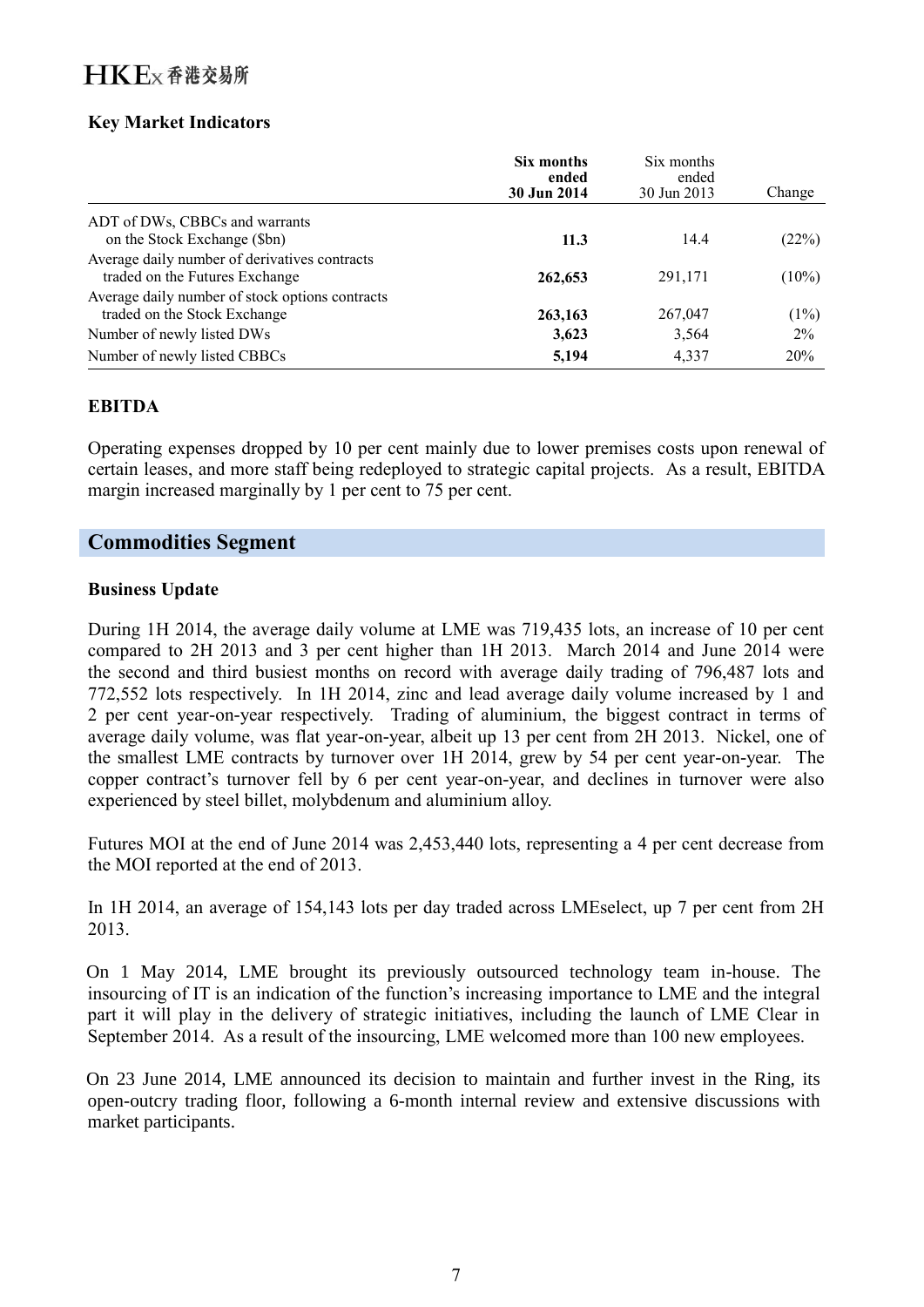LME Week Asia 2014 was held from 23 to 25 April 2014 in Hong Kong. Industry leaders and key market players shared their insights and views on how Asia interacts with the rest of the world in the commodity business, and the next phase in the internationalisation of the Mainland commodity markets. The seminar and the following dinner respectively attracted more than 700 and 1,500 participants including government officials as well as executives of LME Members, financial institutions, software companies and IVs from many different parts of the world. The next LME Week Asia will be held on 20 May 2015 and details are available on the HKEx Group website.

On 22 April 2014, HKEx announced that, subject to regulatory approval and market readiness, 4 new commodities contracts, London Aluminium Mini Futures, London Copper Mini Futures, London Zinc Mini Futures and API 8 Thermal Coal Futures, will be traded, cleared and settled in Hong Kong. Prior to launch, the Asia Commodities team is engaging extensively with potential market makers and market participants to promote the use of the contracts and establish connectivity. As at 30 June 2014, the team had established broad contacts with more than 50 professional market makers and brokers globally, and hosted more than 200 meetings to introduce the new contracts. A user committee will be set up to provide advice on the ongoing development of the contracts.

As more fully described on pages 17 to 18 under Contingent Liabilities, certain Group companies continue to be involved in litigation related to the metals warehousing industry.

#### **Analysis of Results**

**Revenue**

| Revenue                         | Six months<br>ended<br>30 Jun 2014<br>\$m | Six months<br>ended<br>30 Jun 2013<br>\$m | Change |
|---------------------------------|-------------------------------------------|-------------------------------------------|--------|
| Trading fees and trading tariff | 468                                       | 436                                       | 7%     |
| Market data fees                | 90                                        | 88                                        | $2\%$  |
| Other revenue                   | 87                                        | 84                                        | 4%     |
| Total                           | 645                                       | 608                                       | 6%     |

Trading fees and trading tariff rose by \$32 million or 7 per cent as a result of the increase in average daily volume of metals contracts traded on LME and the appreciation of GBP.

#### **Key Market Indicators**

|                                                                  | Six months<br>ended<br>30 Jun 2014 | Six months<br>ended<br>30 Jun 2013 | Change |
|------------------------------------------------------------------|------------------------------------|------------------------------------|--------|
| Average daily volume of metals contracts<br>traded on LME (lots) | 719,435                            | 699.863                            | 3%     |

### **EBITDA**

Operating expenses rose by \$104 million attributable to increases in headcount over the past year related to infrastructure and commercialisation initiatives, annual payroll adjustments as well as legal fees (\$38 million) in respect of US class action lawsuits and a judicial review claim filed in the UK. As a result, EBITDA fell by 17 per cent to \$317 million and EBITDA margin declined from 63 per cent in 1H 2013 to 49 per cent in 1H 2014.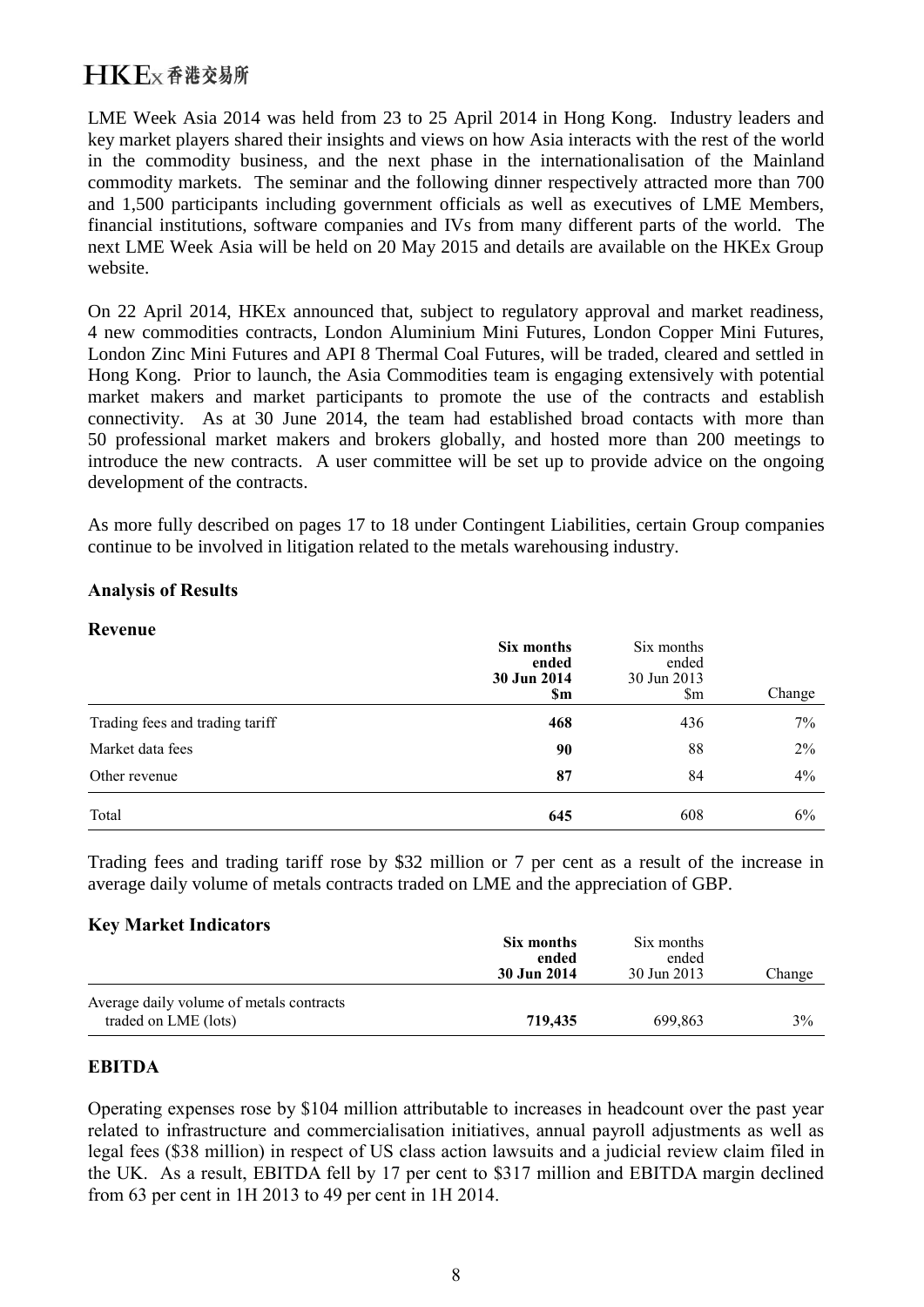### **Clearing Segment**

#### **Business Update**

HKEx has assessed the business implications of the US Foreign Account Tax Compliance Act (FATCA) and has developed plans for the necessary operational, legal documentation and system changes to be able to meet the FATCA implementation timeline. HKSCC, HKCC, SEOCH and OTC Clear have each registered with the US Internal Revenue Service as a "Reporting Financial Institution under a Model 2 Intergovernmental Agreement".

The Financial Sector Assessment Program's Technical Note on Oversight and Supervision of Financial Market Infrastructures was issued on 16 July 2014. HKEx will, if necessary, develop and agree with the SFC on plans to ensure compliance with the Principles for Financial Market Infrastructures (PFMI). OTC Clear has published on the HKEx website its PFMI disclosure document which is based on the Disclosure Framework and Assessment Methodology published by the Committee on Payment and Settlement Systems and the International Organization of Securities Commissions. The publication of the disclosure documents for HKSCC, HKCC and SEOCH is in progress.

Since the default of LBSA in 2008, HKSCC has been pursuing recovery of its default loss in LBSA's liquidation. In May 2014, HKSCC recovered \$55 million through the first dividend payment made by LBSA's liquidators, representing 35 per cent of the admitted claim. The amount ultimately recovered will depend on the outcome of further distributions from the liquidators.

The Securities and Futures and Companies Legislation (Uncertificated Securities Market Amendment) Bill 2014 was gazetted on 13 June 2014 and tabled to the Legislative Council on 25 June 2014. HKEx continues working with the SFC and the other stakeholders to finalise the technical details of the operational model, and to prepare for the relevant subsidiary legislation for an uncertificated securities market regime in Hong Kong.

OTC Clear's second phase of development, the addition of client clearing services and acceptance of non-cash financial instruments as collateral, is underway. Subject to the SFC's approval, OTC Clear aims to offer the new services in the first half of 2015. To facilitate the participation of financial institutions incorporated in the US as OTC Clear's Clearing Members, no-action relief was obtained from the US Commodity Futures Trading Commission thereby allowing OTC Clear to admit US persons as Clearing Members in connection with their own proprietary clearing businesses on an interim basis. To assist its European Union-based Clearing Members, OTC Clear has applied to the European Securities and Markets Authority for admission as a third country central counterparty.

The migration of the LME open interest from LCH.Clearnet Limited to the new clearing house developed by LME Clear (subject to regulatory approval), and the commencement of clearing services are on schedule to take effect in September 2014.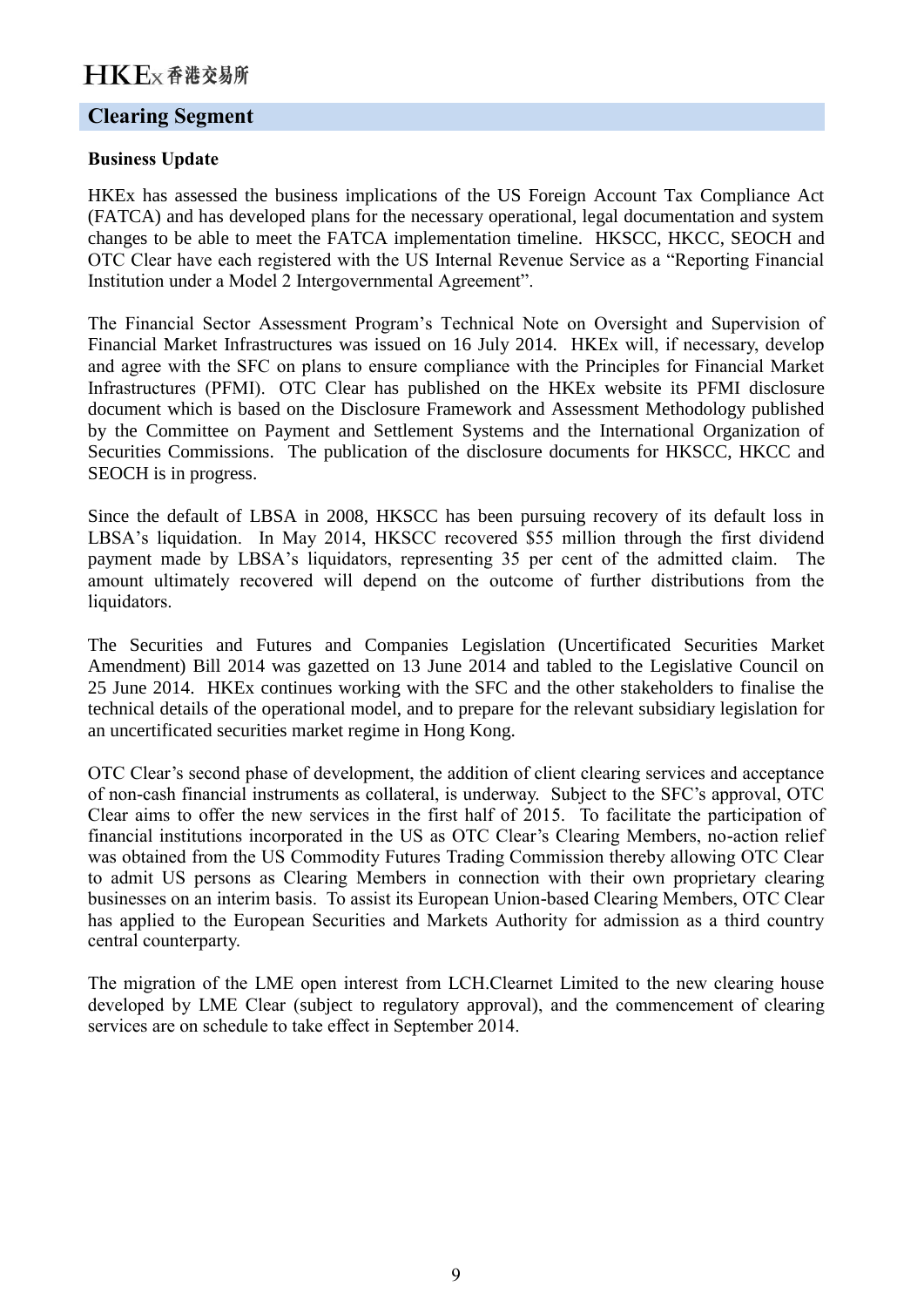### **Analysis of Results**

#### **Revenue and Other Income**

|                                                                                              | Six months<br>ended<br>30 Jun 2014<br><b>Sm</b> | Six months<br>ended<br>30 Jun 2013<br>\$m | Change |
|----------------------------------------------------------------------------------------------|-------------------------------------------------|-------------------------------------------|--------|
| Trading fees and trading tariff – allocated from<br>Equity and Financial Derivatives segment | 85                                              | 91                                        | (7%)   |
| Clearing and settlement fees                                                                 | 843                                             | 839                                       | $0\%$  |
| Depository, custody and nominee services fees                                                | 379                                             | 345                                       | 10%    |
| Other revenue and sundry income                                                              | 17                                              | 12                                        | 42%    |
| Total revenue                                                                                | 1,324                                           | 1,287                                     | 3%     |
| Net investment income                                                                        | 262                                             | 159                                       | 65%    |
| Total revenue and other income                                                               | 1,586                                           | 1,446                                     | 10%    |

Trading fees and trading tariff allocated from Equity and Financial Derivatives segment fell due to a decrease in number of derivatives contracts traded (see Equity and Financial Derivatives Segment commentary above).

Despite a decrease in ADT on the Stock Exchange, clearing and settlement fees remained stable due to an increase in the number of trading days and a reduction in average transaction size that led to a higher proportion of clearing transactions being subject to the minimum fee.

Depository, custody and nominee services fees rose by \$34 million or 10 per cent due to higher scrip fees, electronic IPO services fees and stock withdrawal fees.

The analysis of net investment income is as follows:

|                                  | Six months ended 30 Jun 2014          |                                           |                                                            |                                 | Six months ended 30 Jun 2013       |                                                   |
|----------------------------------|---------------------------------------|-------------------------------------------|------------------------------------------------------------|---------------------------------|------------------------------------|---------------------------------------------------|
|                                  | Average<br>fund<br>size<br><b>Sbn</b> | <b>Net</b><br>investment<br>income<br>\$m | Annualised<br>net<br>investment<br>return<br>$\frac{6}{9}$ | Average<br>fund<br>size<br>\$bn | Net<br>investment<br>income<br>\$m | Annualised<br>net<br>investment<br>return<br>$\%$ |
| Margin Funds and cash collateral | 41.4                                  | 250                                       | 1.21%                                                      | 43.3                            | 152                                | $0.70\%$                                          |
| Clearing House Funds $#$         | 3.8                                   | 12                                        | $0.68\%$                                                   | 4.2                             | 7                                  | $0.34\%$                                          |
| Total                            | 45.2                                  | 262                                       | 1.16%                                                      | 47.5                            | 159                                | 0.67%                                             |

# In April 2014, \$156 million previously earmarked for contribution to the Rates and FX Guarantee Resources of OTC Clear was segregated into designated bank accounts and separately managed. Accordingly, this amount is now disclosed under Clearing House Funds instead of Corporate Funds.

The decline in the average fund size of Margin Funds and cash collateral during the period was caused by the lower margin rates required per contract.

The reduction in the average fund size of Clearing House Funds was due to a drop in additional contributions from Participants in response to market fluctuations and changes in risk exposure.

The higher net investment income and return of the Margin Funds and cash collateral in 2014 were mainly attributable to a rise in interest income from higher bank deposit rates.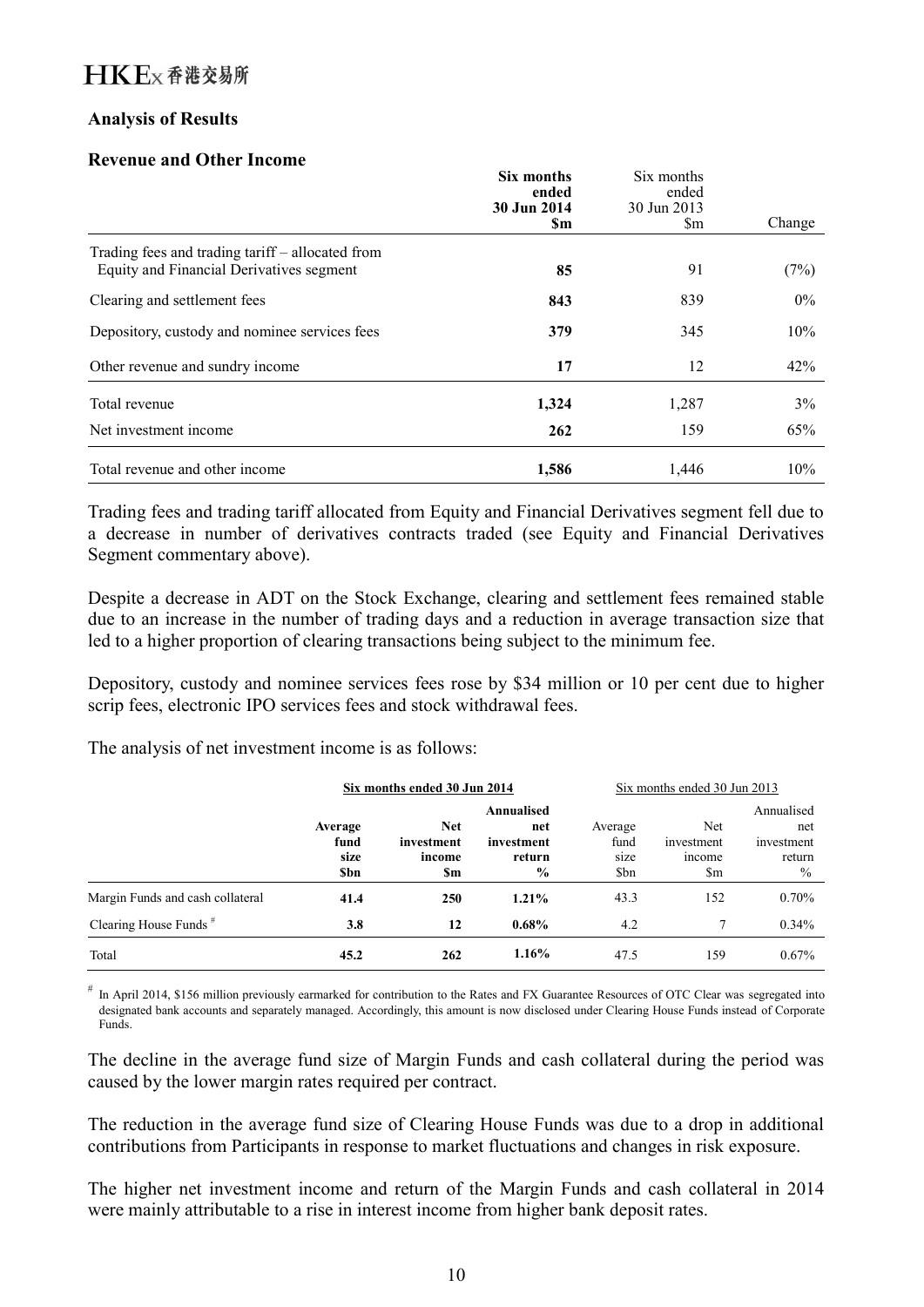### **EBITDA**

Operating expenses fell by 10 per cent due to the recovery from LBSA's liquidators which was partly offset by the ongoing costs of developing LME Clear. EBITDA of the segment rose by 14 per cent to \$1,338 million as compared to 1H 2013, and EBITDA margin increased from 81 per cent in 1H 2013 to 84 per cent in 1H 2014.

### **Platform and Infrastructure Segment**

#### **Business Update**

Further to the launch of the MMDH in March 2014, HKEx is working on the final phase of the OMD initiative for the derivatives market (OMD-D). HKEx is conducting readiness testing and planning to launch the OMD-D in the second half of this year (2H 2014).

On 9 June 2014, HKEx launched the OCG for the securities market. The OCG benefits EPs by reducing infrastructure costs, introducing new services such as 'drop copy', and adopting industry messaging standards. The OCG also has better performance and resilience compared to the existing Open Gateways which will be gradually replaced by the OCG.

HKEx has started the enrolment process and acceptance testing for the NSTD that will replace the legacy AMS Terminals and MWS trading devices. HKEx plans to commence the NSTD migration in 2H 2014.

#### **Analysis of Results**

#### **Revenue**

|                                                                | Six months<br>ended<br>30 Jun 2014<br>\$m | Six months<br>ended<br>30 Jun 2013<br>Sm | Change |
|----------------------------------------------------------------|-------------------------------------------|------------------------------------------|--------|
| Network, terminal user, dataline and software sub-license fees | 144                                       | 129                                      | 12%    |
| Hosting services fees                                          | 47                                        | 34                                       | 38%    |
| Others                                                         | 5                                         |                                          | $0\%$  |
| Total                                                          | 196                                       | 168                                      | 17%    |

Network, terminal user, dataline and software sub-license fees rose by \$15 million or 12 per cent as there was an increase in sales of throttles, Cash Market trading system line rental income and Derivatives Market trading system sub-license fee income.

Hosting services fees increased by \$13 million or 38 per cent due to the increased number of racks taken up by customers.

#### **EBITDA**

Operating expenses increased by \$10 million, or 16 per cent due to higher operating costs of hosting services and increased IT costs consumed by Participants. EBITDA margin remained the same as 1H 2013 at 63 per cent, as revenue and operating expenses rose by similar percentages.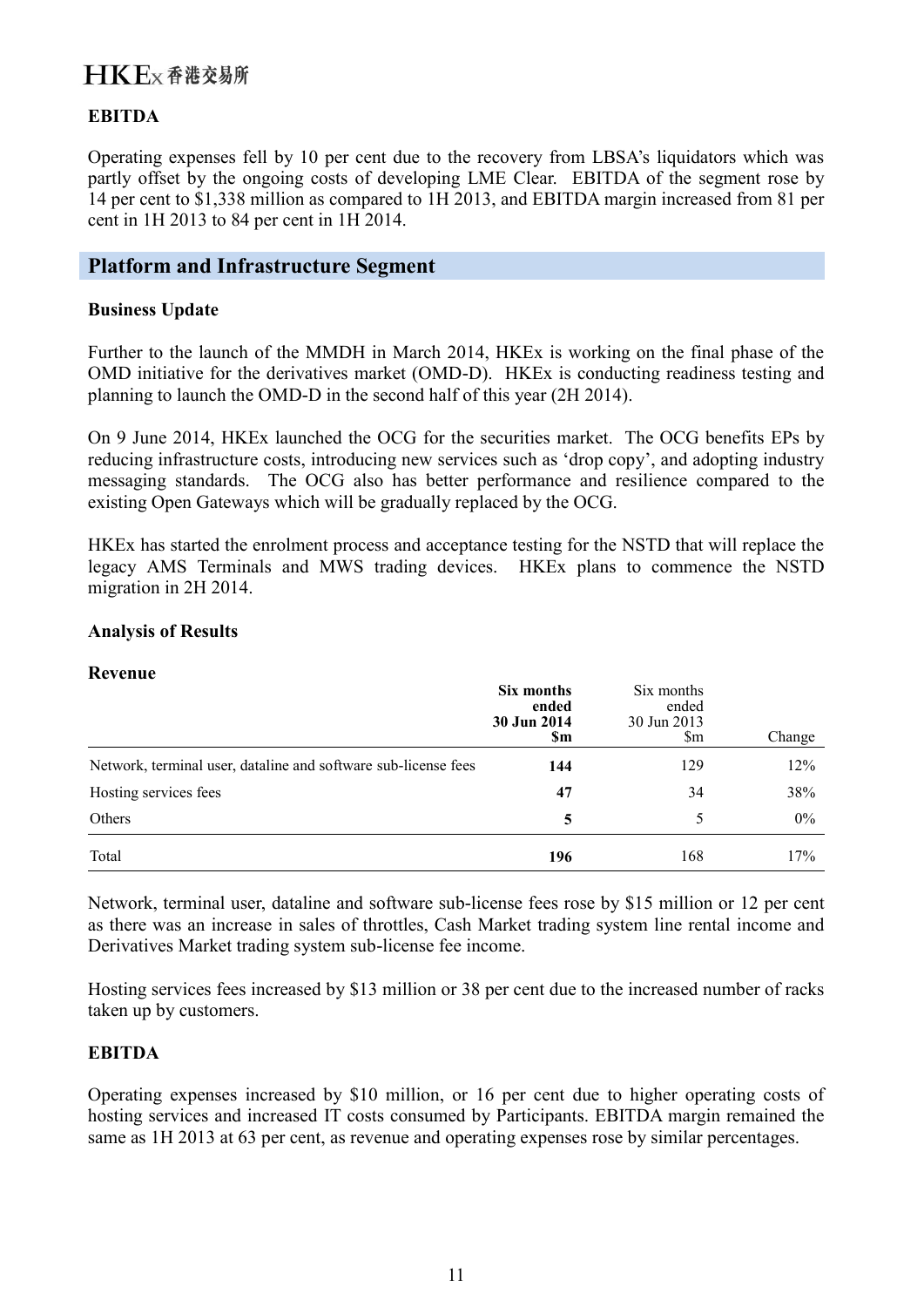### **Corporate Items**

"Corporate Items" is not a business segment but comprises central income (mainly net investment income of Corporate Funds) and central costs (mainly costs of central support functions that provide services to all operating segments and other costs not directly related to any operating segments).

#### **Revenue and Other Income**

|                       | Six months<br>ended<br>30 Jun 2014<br><b>Sm</b> | Six months<br>ended<br>30 Jun 2013<br>\$m | Change |
|-----------------------|-------------------------------------------------|-------------------------------------------|--------|
| Net investment income | 87                                              | 113                                       | (23%)  |
| Others                | 3                                               |                                           | 50%    |
| Total                 | 90                                              | 115                                       | (22%)  |

The analysis of net investment income is as follows:

|                 |                                       | Six months ended 30 Jun 2014       |                                                            |                                 | Six months ended 30 Jun 2013                          |                                                            |
|-----------------|---------------------------------------|------------------------------------|------------------------------------------------------------|---------------------------------|-------------------------------------------------------|------------------------------------------------------------|
|                 | Average<br>fund<br>size<br><b>Sbn</b> | Net<br>investment<br>income<br>\$m | Annualised<br>net<br>investment<br>return<br>$\frac{0}{0}$ | Average<br>fund<br>size<br>\$bn | Net<br>investment<br><i>n</i> come<br>$\mathbf{\S}$ m | Annualised<br>net<br>investment<br>return<br>$\frac{0}{0}$ |
| Corporate Funds | 10.7                                  | 87                                 | $1.62\%$                                                   | 9.0                             | 113                                                   | 2.50%                                                      |

The average fund size of Corporate Funds increased mainly due to profits retained from prior periods.

The lower net investment income and return of the Corporate Funds in 2014 is mainly attributable to a non-recurring fair value gain on LME's investment in shares of LCH.Clearnet Group Limited of \$108 million in 1H 2013 which has been partly offset by higher fair value gains on investments and a rise in interest income from higher bank deposit rates in 1H 2014.

As the valuation of the investments reflects movements in their market prices, fair value gains or losses may fluctuate or reverse until the investments are sold or mature.

### **Expenses, Other Costs and Taxation**

#### **Operating Expenses**

|                                          | Six months<br>ended<br>30 Jun 2014<br><b>Sm</b> | Six months<br>ended<br>30 Jun 2013<br><b>Sm</b> | Change |
|------------------------------------------|-------------------------------------------------|-------------------------------------------------|--------|
| Staff costs and related expenses         | 822                                             | 755                                             | 9%     |
| IT and computer maintenance expenses     | 261                                             | 250                                             | 4%     |
| Premises expenses                        | 145                                             | 149                                             | (3%)   |
| Product marketing and promotion expenses | 18                                              | 14                                              | 29%    |
| Legal and professional fees              | 103                                             | 55                                              | 87%    |
| Other operating expenses                 | 74                                              | 118                                             | (37%)  |
| Total                                    | 1,423                                           | 1,341                                           | 6%     |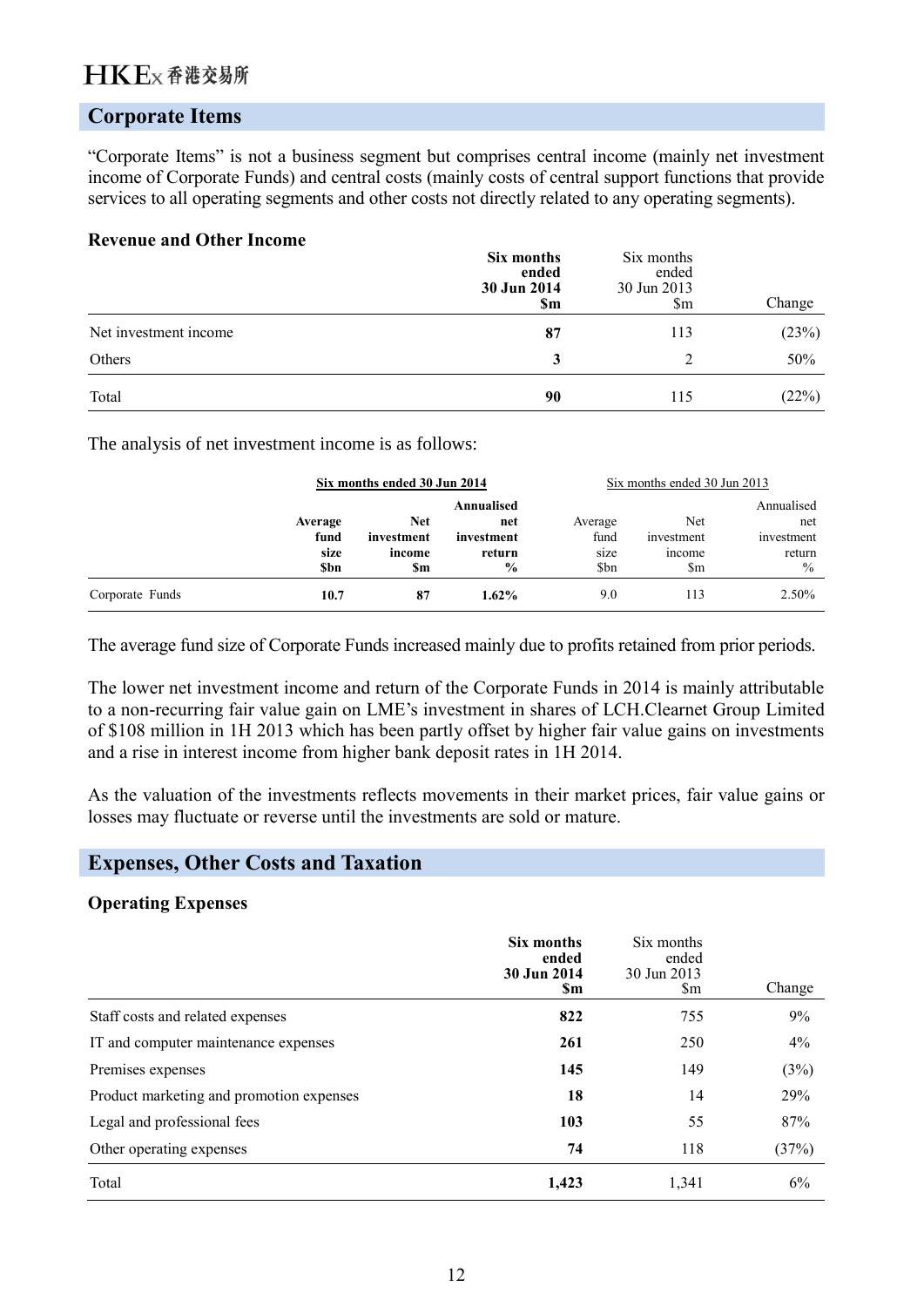Staff costs and related expenses increased by \$67 million or 9 per cent mainly due to the increased headcount of the LME Group due to infrastructure and commercialisation initiatives and the development of LME Clear.

IT and computer maintenance expenses consumed by the Group, excluding costs of services and goods directly consumed by Participants of \$38 million (2013: \$35 million), was \$223 million (2013: \$215 million). The increase was mainly caused by higher maintenance costs for OTC Clear.

Premises expenses decreased by \$4 million or 3 per cent due to lower rental costs upon renewal of certain leases.

Legal and professional fees increased by \$48 million or 87 per cent as a result of legal fees incurred in respect of US class action lawsuits and a judicial review claim filed in the UK (\$38 million), and higher professional fees related to strategic initiatives.

Other operating expenses decreased by \$44 million or 37 per cent due to the reversal of provision for impairment losses following the recovery from LBSA's liquidators but partly offset by higher maintenance costs of the Hong Kong data centre at Tseung Kwan O.

### **Depreciation and Amortisation**

|                               | Six months<br>ended<br>30 Jun 2014<br><b>Sm</b> | Six months<br>ended<br>30 Jun 2013<br>\$m | Change |
|-------------------------------|-------------------------------------------------|-------------------------------------------|--------|
| Depreciation and amortisation | 324                                             | 233                                       | 39%    |

Depreciation and amortisation increased by \$91 million or 39 per cent mainly due to higher depreciation of the Hong Kong data centre at Tseung Kwan O, following completion of the final phase of construction in December 2013, and amortisation of new systems rolled out in the fourth quarter of 2013 eg, OMD, the clearing system of OTC Clear, the Genium system for the derivatives market, and enhancements to LME's trading platform and its compliance monitoring and price discovery systems.

### **Finance Costs**

|               | Six months<br>ended<br>30 Jun 2014<br><b>Sm</b> | Six months<br>ended<br>30 Jun 2013<br>$\mathbb{S}_{m}$ | Change |
|---------------|-------------------------------------------------|--------------------------------------------------------|--------|
| Finance costs | 98                                              | 92                                                     | $7\%$  |

The increase in finance costs was mainly attributable to the refinancing of a portion of the floating rate bank borrowings with fixed rate notes in December 2013 and January 2014, which bear slightly higher interest rates. The refinancing was undertaken to lock in part of the interest expenses of the Group at relatively low fixed rates as interest rates are expected to rise in future.

### **Taxation**

|          | Six months<br>ended<br>30 Jun 2014<br><b>Sm</b> | Six months<br>ended<br>30 Jun 2013<br>\$m | Change |
|----------|-------------------------------------------------|-------------------------------------------|--------|
| Taxation | 417                                             | 442                                       | (6%)   |

Taxation dropped mainly due to higher non-taxable investment income.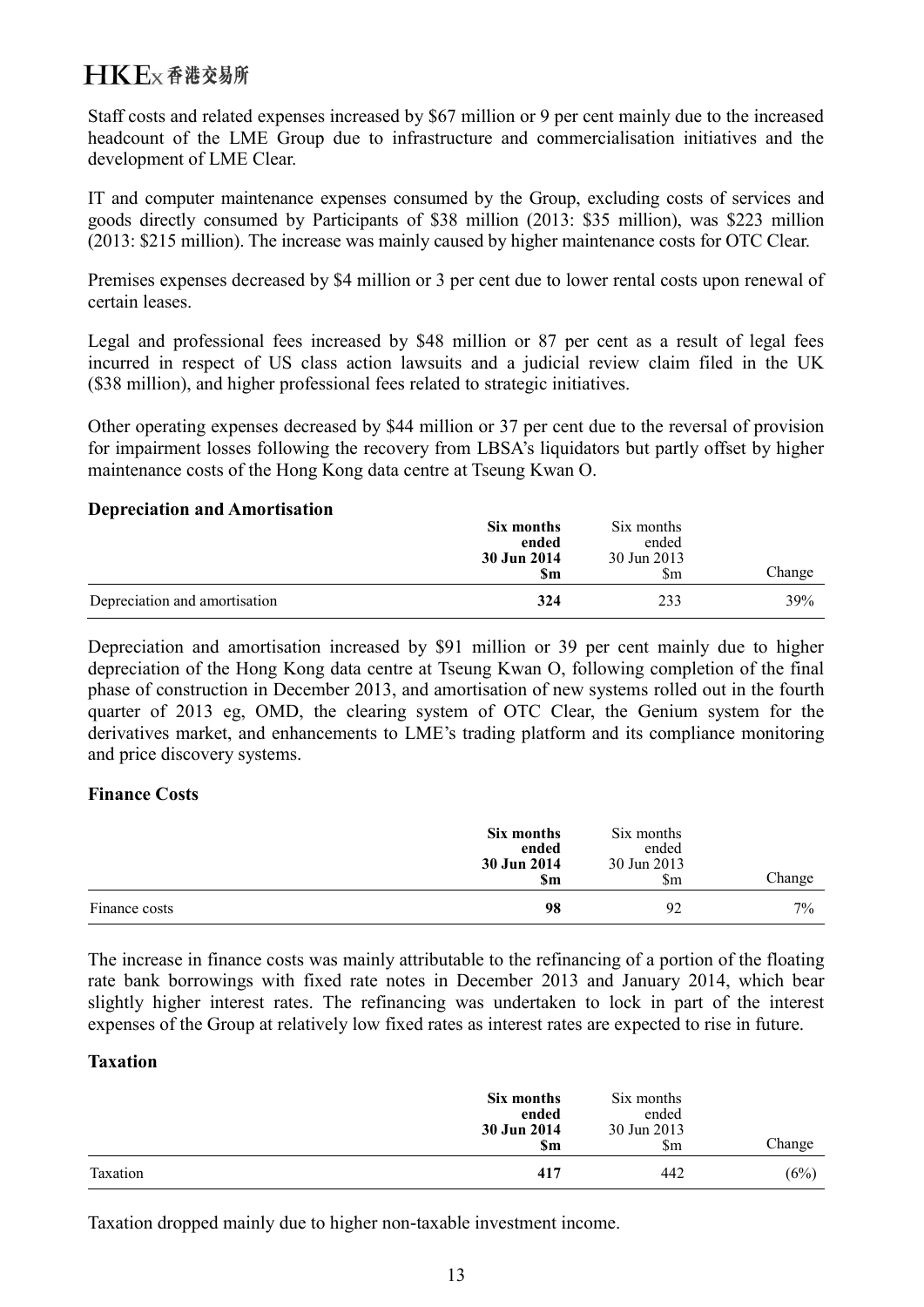### **FINANCIAL REVIEW**

#### **Financial Assets by Funds**

|                                    | At<br>30 Jun 2014<br>\$m | At<br>31 Dec 2013<br>$\mathop{\mathrm{Sm}}$ | Change |
|------------------------------------|--------------------------|---------------------------------------------|--------|
| Clearing House Funds <sup>#</sup>  | 3,228                    | 4,471                                       | (28%)  |
| Margin Funds and cash collateral ^ | 47,108                   | 39,793                                      | 18%    |
| Corporate Funds <sup>#</sup>       | 10,283                   | 10,142                                      | $1\%$  |
| Total                              | 60,619                   | 54,406                                      | 11%    |

# Amounts of Clearing House Funds included \$157 million (31 December 2013: \$Nil) for contribution to the Rates and FX Guarantee Resources of OTC Clear. At 31 December 2013, \$156 million had been earmarked and kept within the Group's Corporate Funds. This has now been transferred to separately designated and managed accounts and included in Clearing House Funds for presentation purpose.

Including margin receivable from Clearing Participants of \$5 million (31 December 2013: \$6 million)

Corporate Funds at 30 June 2014 increased by only 1 per cent during the period. Cash generated from profits during the period was mostly offset by the payment of 2013 final dividend and a \$1.1 billion payment to LBSA's liquidators for dividends payable to LBSA's clients that were previously booked as an accrued liability by the Group.

The increase in financial assets of Margin Funds and cash collateral at 30 June 2014 against those at 31 December 2013 was due to an increase in open interest in futures and options contracts at 30 June 2014 compared to 31 December 2013.

The reduction in financial assets of Clearing House Funds at 30 June 2014 against those at 31 December 2013 was mainly due to a decrease in additional contributions from Participants arising from market fluctuations and changes in risk exposure.

#### **Working Capital, Financial Resources and Gearing**

Working capital rose by \$1,357 million or 18 per cent to \$8,965 million at 30 June 2014 (31 December 2013: \$7,608 million). The increase was primarily due to the profit of \$2,367 million generated during 1H 2014 and the increase in working capital of the LME Group as a result of appreciation of GBP, but was partly offset by the payment of the 2013 final dividend, net of scrip dividend, of \$1,283 million in May 2014.

At 30 June 2014, the Group had floating rate borrowings of \$1,589 million from a bank (31 December 2013: \$2,326 million) that will mature within 9 years (31 December 2013: 9 years), 2 fixed rate notes issued totalling \$1,513 million (31 December 2013: \$770 million) with an average annual coupon of 2.8 per cent that will mature in 2018 and 2019, and \$3,652 million of convertible bonds (31 December 2013: \$3,607 million) with an annual coupon of 0.5 per cent that will mature in 2017. All of these debts are denominated in USD and were used to fund part of the consideration for the acquisition of the LME Group. The Group also had a financial liability of \$222 million (31 December 2013: \$218 million) in relation to put options granted to the noncontrolling shareholders of OTC Clear. In July 2014, the Group refinanced the existing bank borrowings with a new bank loan of US\$205 million. The new bank loan will mature within 7 years, and bears a lower interest rate than the refinanced borrowings.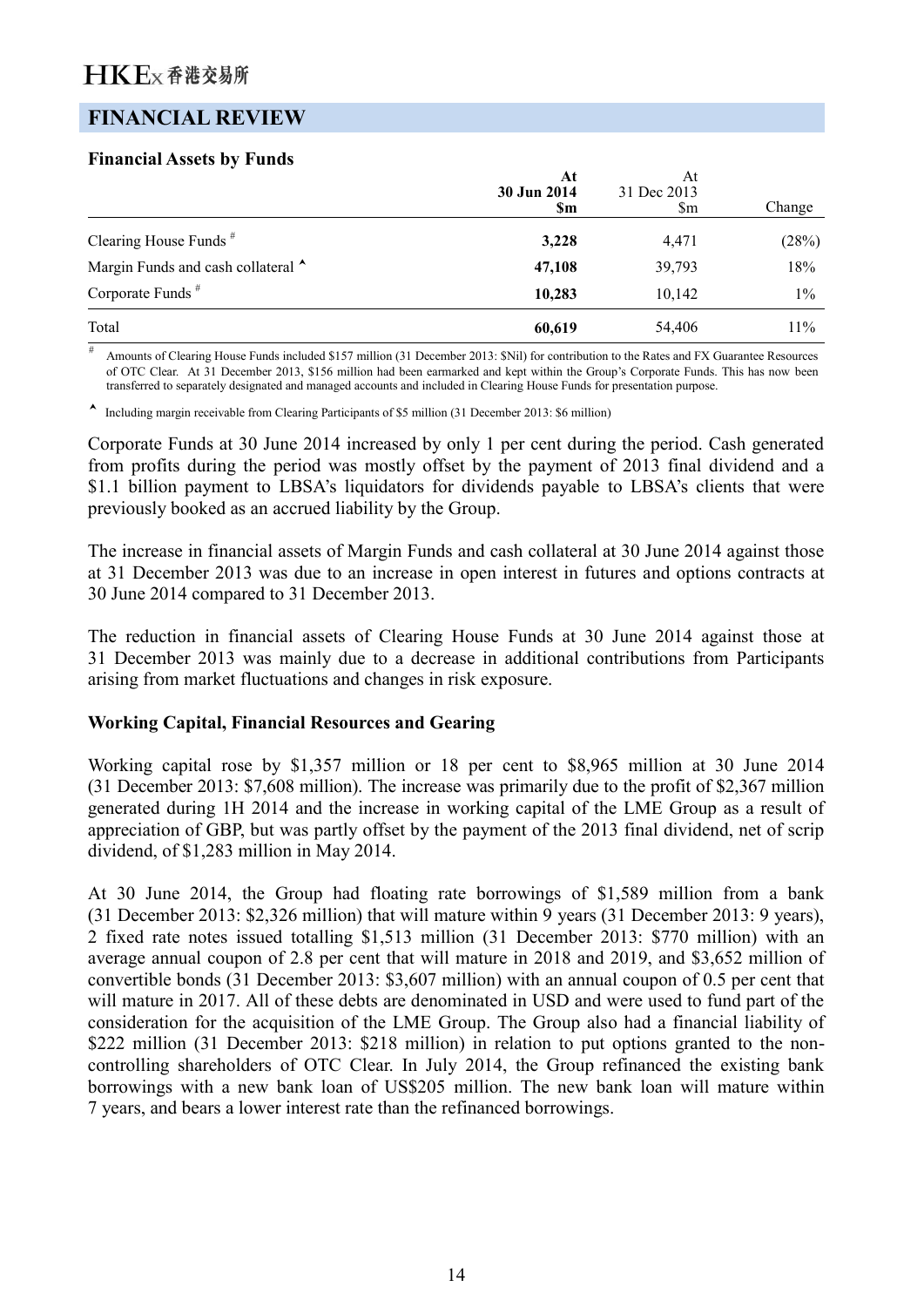At 30 June 2014, the Group had a gearing ratio (net debt divided by adjusted capital) of zero per cent (31 December 2013: 2 per cent). For this purpose, net debt is defined as total borrowings less cash and cash equivalents of Corporate Funds (and will be zero when the amount of cash and cash equivalents of Corporate Funds is greater than total borrowings), and adjusted capital as all components of shareholders' equity other than designated reserves.

Apart from the borrowings used to fund the acquisition of the LME Group, banking facilities have been put in place for contingency purposes. At 30 June 2014, the Group's total available banking facilities for its daily operations amounted to \$15,012 million (31 December 2013: \$15,012 million), which included \$8,000 million (31 December 2013: \$8,000 million) of committed banking facilities and \$7,000 million (31 December 2013: \$7,000 million) of repurchase facilities.

The Group has also put in place foreign exchange facilities for the RMB Trading Support Facility to support the trading of RMB stocks. At 30 June 2014, the total amount of the facilities was RMB17,000 million (31 December 2013: RMB17,000 million).

At 30 June 2014, 90 per cent (31 December 2013: 94 per cent) of the Group's cash and cash equivalents (comprising cash on hand, bank balances, and time deposits within 3 months of maturity when acquired) were denominated in HKD or USD, whereas 3 per cent (31 December 2013: 2 per cent) were denominated in GBP and are held by the LME Group.

### **Capital Expenditure and Commitments**

During 1H 2014, the Group incurred capital expenditure of \$231 million (2013: \$277 million) on the development and upgrade of various trading and clearing systems including a commodities clearing system, a Central Gateway for Cash Market trading, a new market data platform, and trading and clearing systems to facilitate mutual stock market access between the mainland of China and Hong Kong.

The Group's capital expenditure commitments at 30 June 2014, including those authorised by the Board but not yet contracted for, amounted to \$661 million (31 December 2013: \$878 million) and were related to the development and enhancement of IT systems including a market data system, clearing systems for OTC derivatives and commodities, a Central Gateway for Cash Market trading, and trading and clearing systems to facilitate mutual stock market access between the mainland of China and Hong Kong. The Group has adequate resources to fund its capital expenditure commitments.

#### **Significant Investments Held, Material Acquisitions and Disposals of Subsidiaries, and Future Plans for Material Investments or Capital Assets**

Save for those disclosed in this announcement, there were no other significant investments held, nor were there any material acquisitions or disposals of subsidiaries during the period under review. Apart from those disclosed in this announcement, there was no plan authorised by the Board for other material investments or additions of capital assets at the date of this announcement.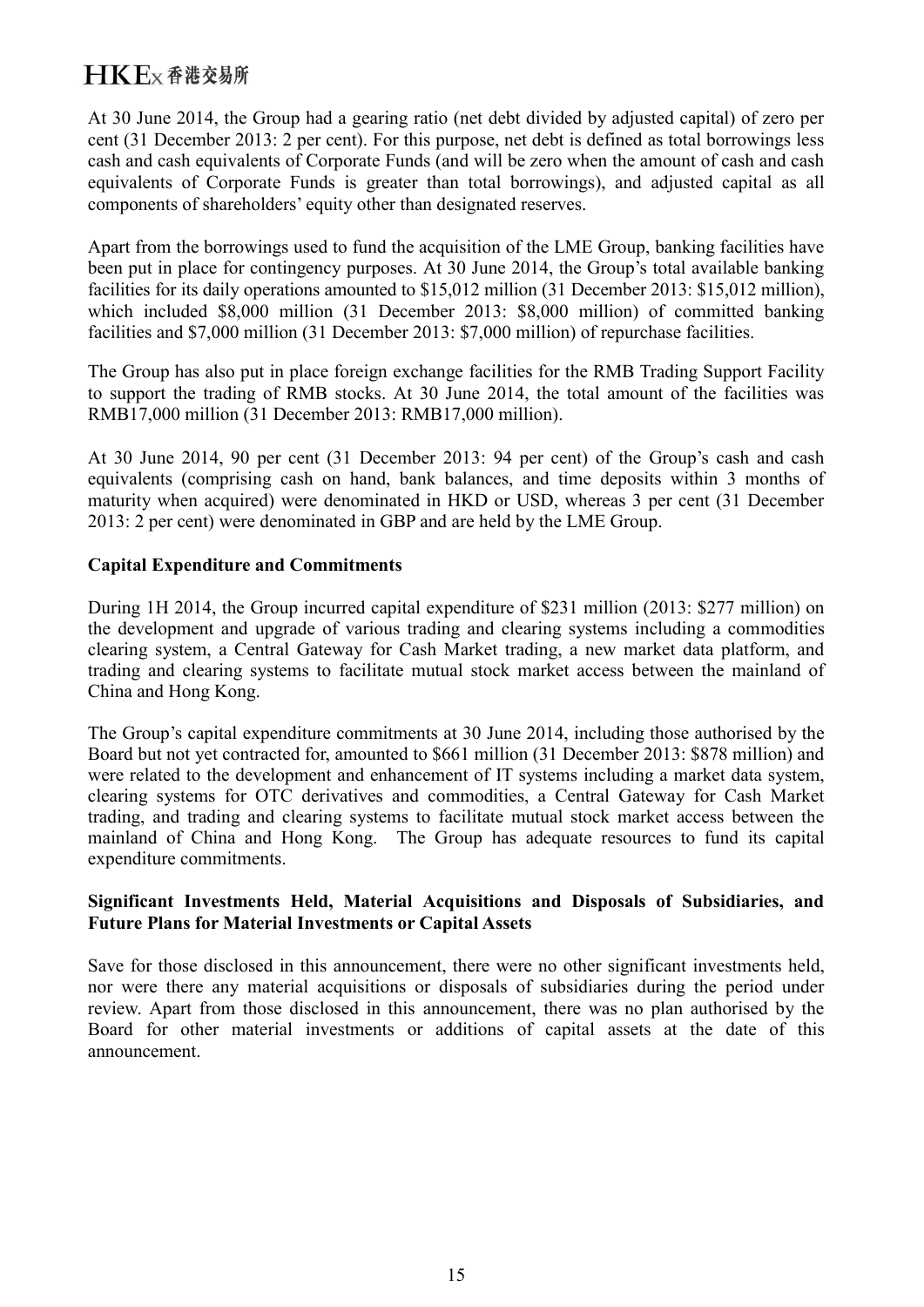#### **Charges on Assets**

One of the Group's subsidiaries, LME Clear, holds securities as collateral against overnight triparty reverse repurchase agreements under which its investment services agent, Citibank N.A., is obliged to return equivalent securities to the counterparties at maturity of the reverse repurchase agreements. The fair value of this collateral was GBP65 million (HK\$865 million) as at 30 June 2014 (31 December 2013: HK\$Nil).

This collateral, which was not recorded on the Unaudited Condensed Consolidated Statement of Financial Position of the Group at 30 June 2014, has been repledged to Citibank N.A. under a first floating charge arrangement for the settlement and depository services it provides in respect of the collateral held. The floating charge could convert to a fixed charge in the event of contract termination, or default or insolvency of LME Clear.

### **Exposure to Fluctuations in Exchange Rates and Related Hedges**

In respect of its funds available for investment in Hong Kong, the Group may invest in non-HKD securities from time to time. Forward foreign exchange contracts have been used to hedge the currency exposure of the Group's non-HKD investments to mitigate risks arising from fluctuations in exchange rates.

Foreign currency margin deposits received by the Group are mainly hedged by investments in the same currencies, but unhedged investments in USD may not exceed 20 per cent of the Margin Funds and cash collateral.

LME is exposed to foreign exchange risk arising from revenues and investments denominated in foreign currencies (mainly USD and Euro). Its risk management policy in the normal course of events is to convert non-GBP currencies into GBP as soon as appropriate. However, some foreign currencies may be held to hedge other GBP/USD exposures within the Group. Forward foreign exchange contracts may also be used to hedge LME's currency exposure resulting from its foreign currency revenues.

In respect of the investment in the LME Group in the UK (including goodwill and other intangible assets arising from its acquisition) totalling HK\$19,766 million at 30 June 2014 (31 December 2013: HK\$18,455 million), movements in the GBP exchange rate do not impact profit attributable to shareholders but are recorded as movements on the exchange reserve, which is a component of equity.

LME Clear's clearing services are expected to commence in September 2014 and all fees will be denominated in USD. LME Clear's functional currency will therefore be changed from GBP to USD shortly before launch. LME Clear will remain exposed to foreign exchange risk related to those operating costs that are denominated in GBP which will be managed through forward foreign exchange contracts and other hedging strategies.

The remaining aggregate net open foreign currency positions at 30 June 2014 amounted to HK\$1,855 million, of which HK\$505 million was non-USD exposure (31 December 2013: HK\$1,821 million, of which HK\$413 million was non-USD exposure) and the maximum gross nominal value of outstanding forward foreign exchange contracts amounted to HK\$1,072 million (31 December 2013: HK\$1,120 million). All forward foreign exchange contracts will mature within 2 months (31 December 2013: 3 months).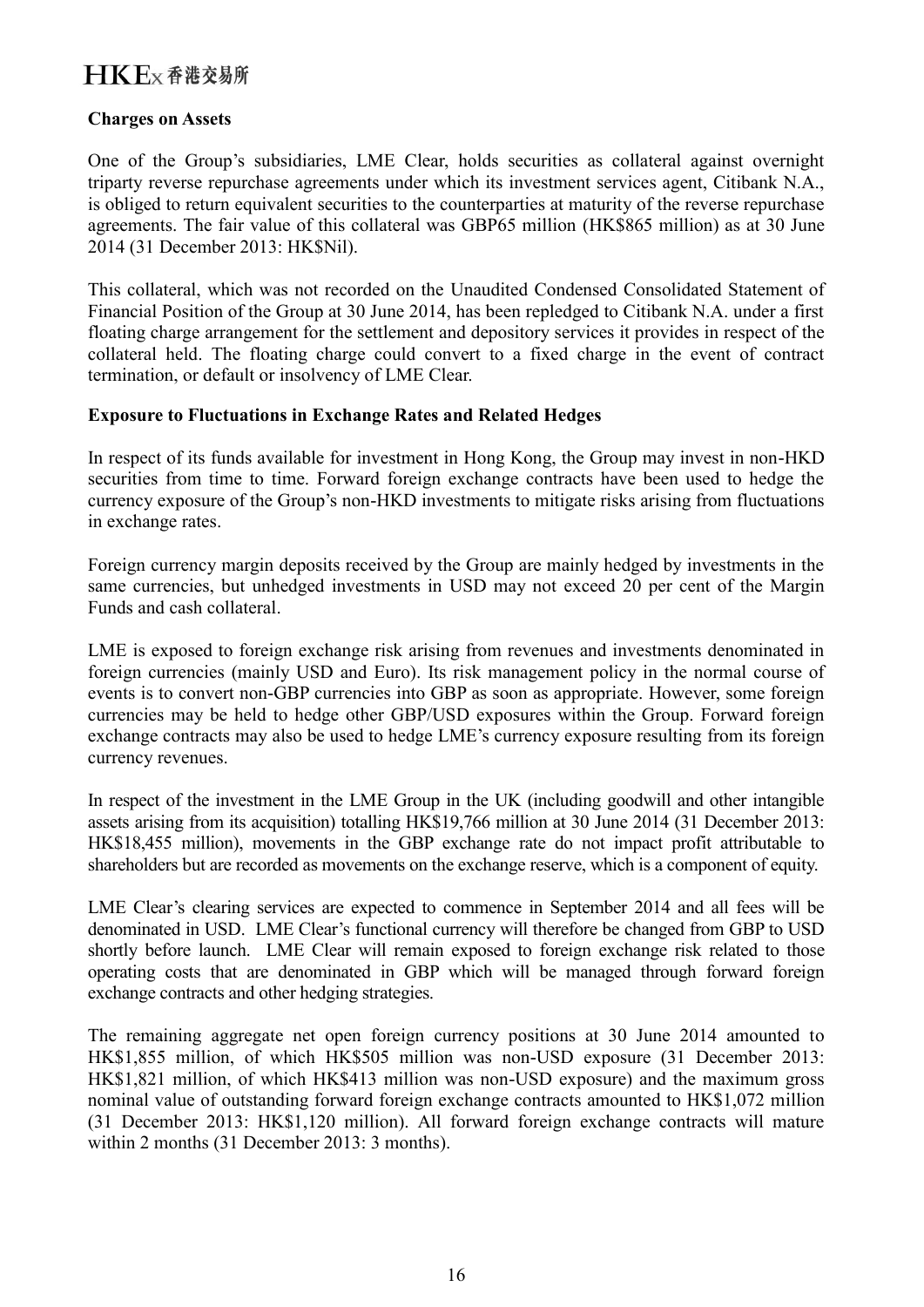### **Contingent Liabilities**

At 30 June 2014, the Group's material contingent liabilities were as follows:

- (a) The Group had a contingent liability in respect of potential calls to be made by the SFC to replenish all or part of compensation less recoveries paid by the Unified Exchange Compensation Fund established under the Securities Ordinance up to an amount not exceeding \$71 million (31 December 2013: \$71 million). Up to 30 June 2014, no calls had been made by the SFC in this connection.
- (b) The Group had undertaken to indemnify the Collector of Stamp Revenue against any underpayment of stamp duty by its Participants of up to \$200,000 for each Participant. In the unlikely event that all of its 501 trading Participants covered by the indemnity at 30 June 2014 (31 December 2013: 504) defaulted, the maximum contingent liability of the Group under the indemnity would amount to \$100 million (31 December 2013: \$101 million).
- (c) HKEx had given an undertaking in favour of HKSCC to contribute up to \$50 million in the event of HKSCC being wound up while it is a wholly-owned subsidiary of HKEx or within 1 year after HKSCC ceases to be a wholly-owned subsidiary of HKEx, for payment of the liabilities of HKSCC contracted before HKSCC ceases to be a wholly-owned subsidiary of HKEx, and for the costs of winding up.
- (d) LME litigation
	- (i) US litigation

Since August 2013, 26 class actions have been filed against LME in the US alleging anticompetitive and monopolistic behaviour in the warehousing industry in connection with aluminium prices. In March 2014, 24 of the class actions were consolidated into 3 complaints, with 2 complaints remaining unconsolidated. HKEx was named as a defendant only in the consolidated complaint filed by direct purchasers of primary aluminium; LMEH was named as a defendant in all 3 of the consolidated complaints, and LME was named in all 5 of the complaints. Following the filing of a series of motions to dismiss the claims by LME and LMEH in April 2014, 2 hearings were held before the US District Court for the Southern District of New York in June 2014. HKEx also moved to dismiss the claim against it on 16 June 2014. To date the US District Court has not ruled on any of the motions to dismiss, although a ruling is expected by the end of August 2014. On 28 July 2014, a further complaint was filed in the US District Court, naming LME as a defendant. The Company understands that the complaint will be consolidated with the pending class actions.

In May 2014, HKEx, LME and LMEH were named as co-defendants in a new class action alleging anti-competitive and monopolistic behaviour in the warehousing market in connection with zinc prices. 2 further complaints of a similar nature were filed in June and July 2014. An initial status conference for all the zinc cases was held on 23 July 2014, at which the US District Court appointed counsel who are also involved in the aluminium cases as interim lead counsel and the plaintiffs were ordered to file a consolidated amended complaint by the end of September 2014. Any motions to dismiss are to be filed by 30 October 2014, although the Court indicated that it will entertain a request to modify that schedule if the 30 October date becomes impracticable.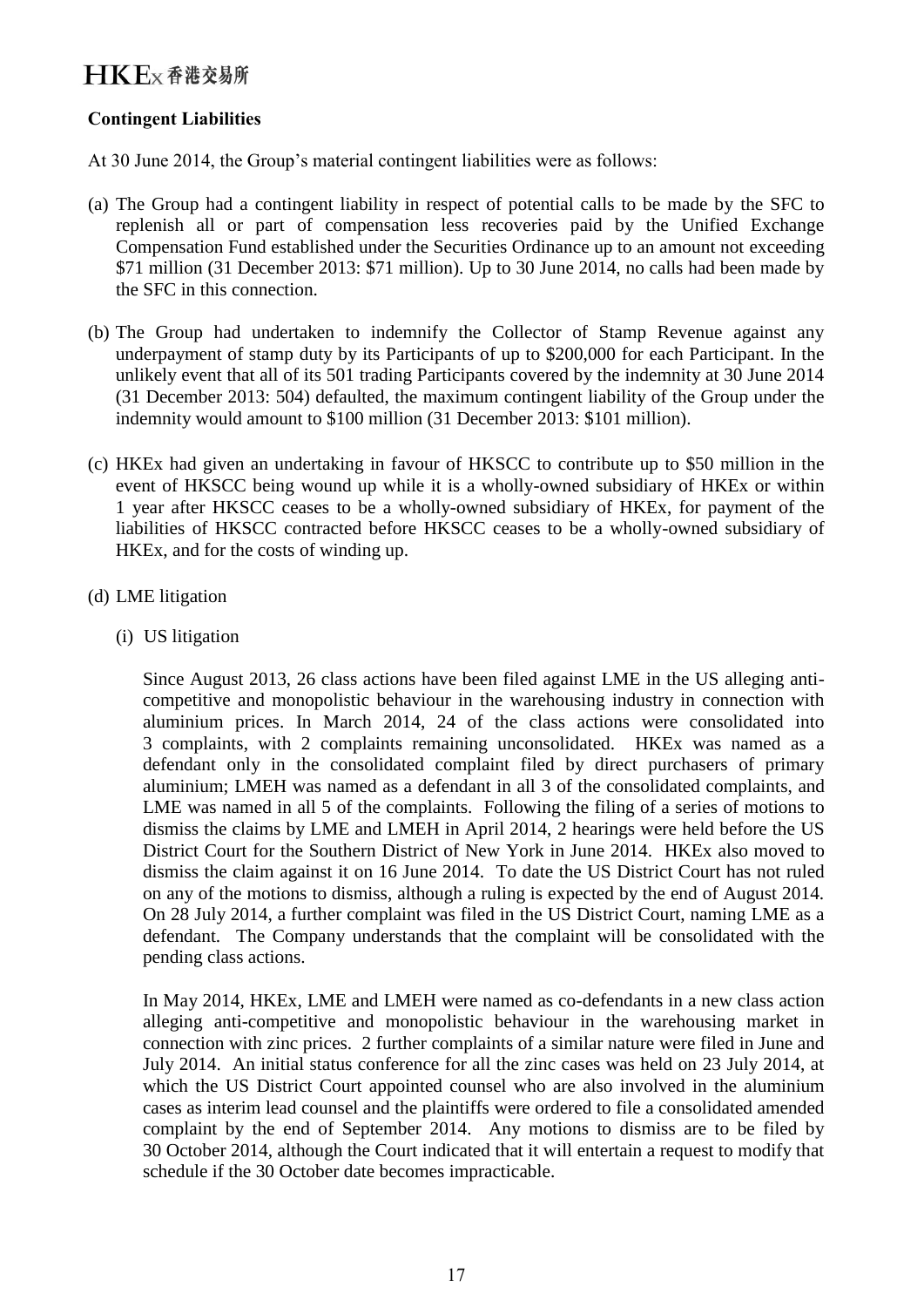LME and HKEx management continue to take the view that the aluminium lawsuits are without merit, as are the zinc lawsuits, and each of LME, LMEH and HKEx will contest them vigorously.

As it is not yet clear how the US proceedings will be dealt with by the US District Court, the Group does not currently have sufficient information to estimate the financial effect (if any) relating to the lawsuits, the timing of the ultimate resolution of the proceedings, or what the eventual outcomes might be.

(ii) UK litigation

In December 2013, LME was named as a defendant in a judicial review claim filed by United Company RUSAL Plc (Rusal) in the English High Court (High Court) to challenge LME's decision to introduce rule changes to the delivery out rates of LME approved warehouses. Following the hearing in February 2014, the High Court handed down judgement in March 2014 in favour of Rusal, quashing LME's consultation on the rule changes and the decision to implement such changes. Leave to appeal against the High Court's judgement was granted to LME by the Court of Appeal, and the appeal hearing took place on 29 and 30 July 2014. The Court of Appeal reserved judgement. Whilst a decision may be handed down at any time after the hearing, LME does not currently expect that a decision will be handed down until October 2014 after the Court vacation.

At this stage of the judicial review proceedings, the Group has made provision of GBP200,000 (HK\$3 million) in the Group's Unaudited Condensed Consolidated Financial Statements for the six months ended 30 June 2014 representing the interim payment on account of Rusal's costs of the High Court hearing made in April 2014. However, as the outcome of the appeal hearing is yet to be determined, LME is currently unaware whether it will in fact need to pay any of Rusal's legal costs in relation to the High Court hearing. LME is not currently in a position to estimate the further financial effect (if any) of the judicial review claim pending judgement in the appeal.

### **Changes since 31 December 2013**

There were no other significant changes in the Group's financial position or from the information disclosed under Management Discussion and Analysis in the annual report for the year ended 31 December 2013.

### **Review of Financial Statements**

The Audit Committee has reviewed the Group's Unaudited Condensed Consolidated Financial Statements for the six months ended 30 June 2014 in conjunction with HKEx's external and internal auditors. Based on this review and discussions with the management, the Audit Committee was satisfied that the financial statements were prepared in accordance with applicable accounting standards and fairly present the Group's financial position and results for the six months ended 30 June 2014.

### **Compliance with Corporate Governance Code**

Throughout the six months ended 30 June 2014, HKEx complied with all code provisions and, where appropriate, adopted the recommended best practices set out in the Corporate Governance Code, with the exceptions of Code Provisions A.4.1 (re-election of non-executive directors) and A.4.2 (retirement by rotation of directors).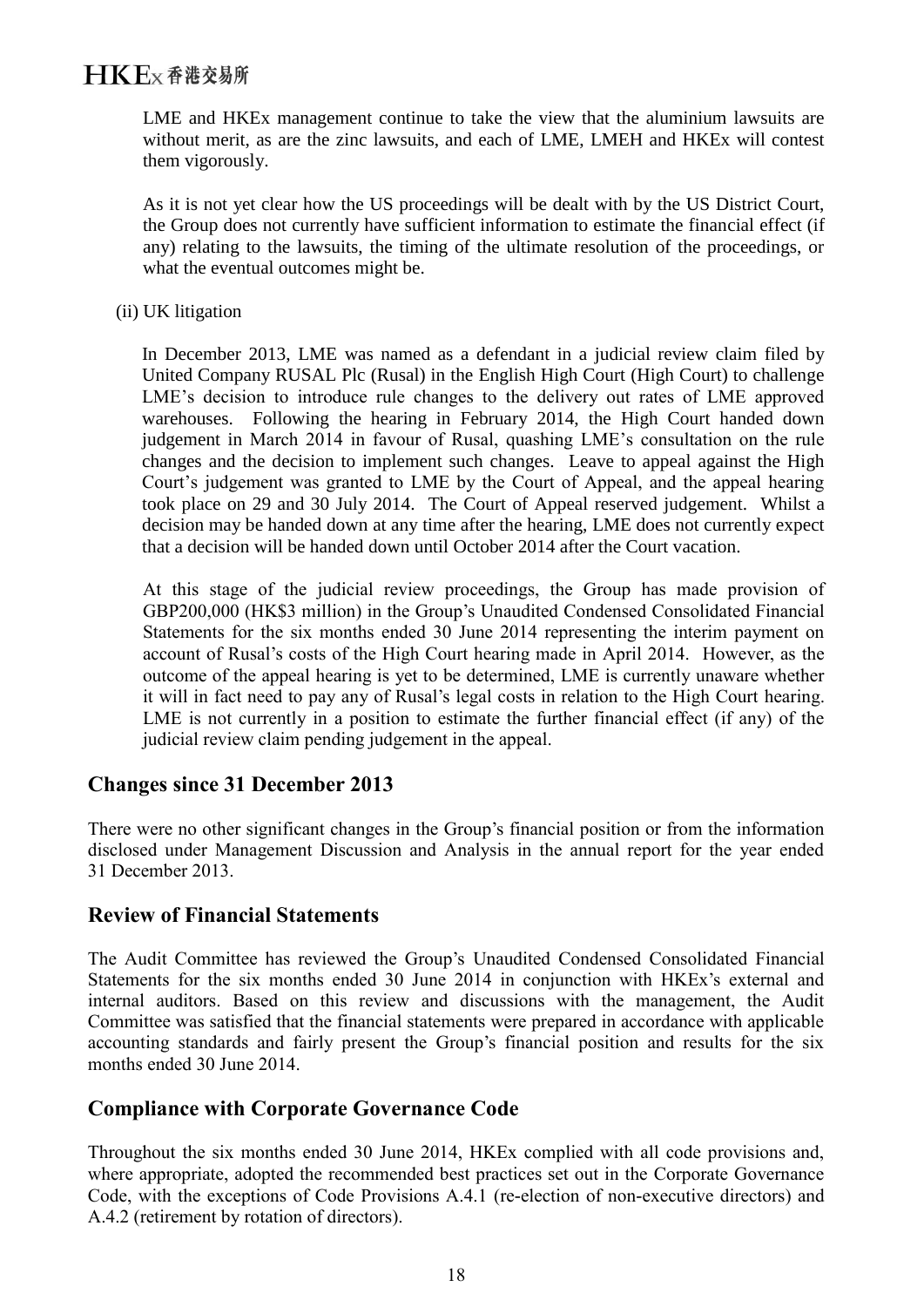The Government Appointed Directors, all being Non-executive Directors, are not subject to election or re-election by Shareholders as their appointments are governed by Section 77 of the SFO. The term of office of HKEx's Chief Executive in his capacity as a Director is, pursuant to Article 88(5) of HKEx's Articles of Association, coterminous with his employment with HKEx, and he is not subject to retirement by rotation.

### **Organisational Changes**

Mr Bryan Chan, Co-Head of Equities, Fixed Income and Currency (EFIC) in the Global Markets Division, tendered resignation which will be effective 20 September 2014. Mr Chan is currently a key member of the Shanghai-Hong Kong Stock Connect project, and will continue to be involved in the project until his departure. HKEx appreciates Mr Chan's many contributions to the Company over the past years since he first joined in 2000, and wishes him every success in his future endeavours.

With effect from 22 July 2014, the EFIC has been restructured into 2 sub-divisions, namely Market Operations and Business Development, and the heads of which report to Mr Romnesh Lamba, Co-Head of Global Markets.

Market Operations, comprising Cash Trading, Derivatives Trading and Market Data, is headed by Mr Roger Lee who was previously Head of Structured Products and Fixed Income, and Primary Market Information in the Listing and Regulatory Affairs Division. Mr David Lo, Head of Cash Trading, takes up the role of Deputy Head of Market Operations. Client Business Development and FIC Development are now grouped under the newly formed Business Development. Mr Tae Yoo is the Acting Head, pending the appointment of a new head.

Mr Wayne Wong, Senior Vice President in the Listing and Regulatory Affairs Division, succeeded Mr Roger Lee as the division's Head of Structured Products and Fixed Income, and Primary Market Information.

### **Purchase, Sale or Redemption of HKEx's Listed Securities**

During the six months ended 30 June 2014, neither HKEx nor any of its subsidiaries purchased, sold or redeemed any of the Company's listed securities.

### **Sustainable Workplace**

As part of a continued effort to develop a sustainable workplace, the Group organised 50 in-house courses during the reporting period to enhance employees' job knowledge, skills and well-being. The courses attracted about 1,700 participants. Moreover, the Group sponsored a total of 146 employees to attend external training.

As at the end of June 2014, the Group had 1,373 employees, including 69 temporary staff. HKEx's remuneration policy has remained unchanged since the date of 2013 Annual Report.

Details of HKEx's principles and practices related to governance and sustainability are set out in the About HKEx (Corporate Governance / Corporate Social Responsibility) section of the HKEx website.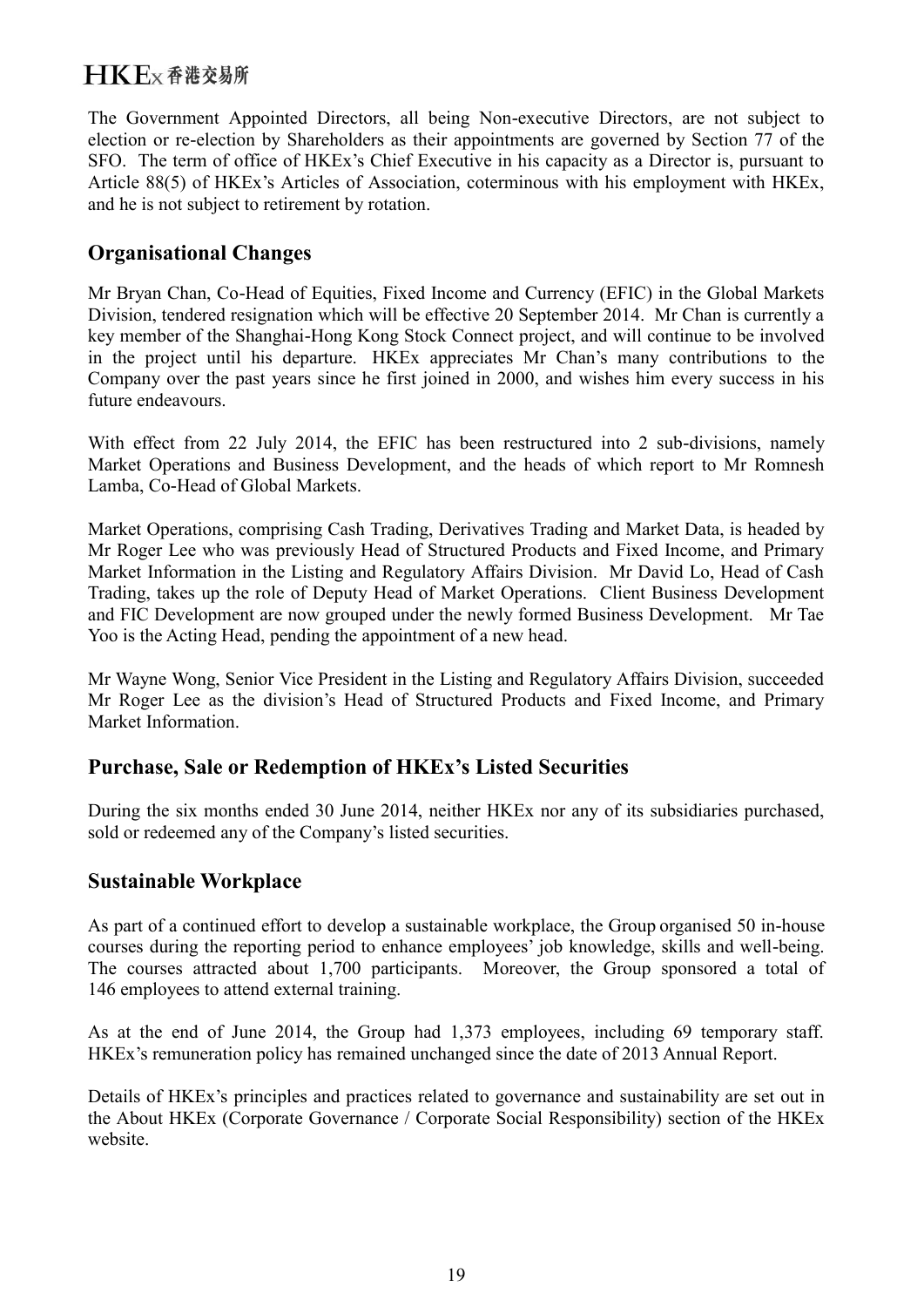## **CONDENSED CONSOLIDATED INCOME STATEMENT (UNAUDITED)**

|                                                                                                       | Note           | <b>Six months</b><br>ended<br>30 Jun 2014<br>\$m | Six months<br>ended<br>30 Jun 2013<br>$\mathop{\mathrm{Sm}}$ |
|-------------------------------------------------------------------------------------------------------|----------------|--------------------------------------------------|--------------------------------------------------------------|
| Trading fees and trading tariff                                                                       |                | 1,765                                            | 1,816                                                        |
| Stock Exchange listing fees                                                                           |                | 541                                              | 496                                                          |
| Clearing and settlement fees                                                                          |                | 843                                              | 839                                                          |
| Depository, custody and nominee services fees                                                         |                | 379                                              | 345                                                          |
| Market data fees                                                                                      |                | 382                                              | 370                                                          |
| Other revenue                                                                                         |                | 353                                              | 297                                                          |
| <b>REVENUE AND TURNOVER</b>                                                                           | $\overline{2}$ | 4,263                                            | 4,163                                                        |
| Investment income                                                                                     |                | 351                                              | 274                                                          |
| Interest rebates to Participants                                                                      |                | (2)                                              | (2)                                                          |
| Net investment income                                                                                 | 3              | 349                                              | 272                                                          |
| Sundry income                                                                                         |                | 9                                                | 5                                                            |
| REVENUE AND OTHER INCOME                                                                              |                | 4,621                                            | 4,440                                                        |
| <b>OPERATING EXPENSES</b>                                                                             |                |                                                  |                                                              |
| Staff costs and related expenses                                                                      |                | (822)                                            | (755)                                                        |
| IT and computer maintenance expenses                                                                  |                | (261)                                            | (250)                                                        |
| Premises expenses                                                                                     |                | (145)                                            | (149)                                                        |
| Product marketing and promotion expenses                                                              |                | (18)                                             | (14)                                                         |
| Legal and professional fees                                                                           |                | (103)                                            | (55)                                                         |
| Other operating expenses:                                                                             |                |                                                  |                                                              |
| Reversal of provision for impairment losses arising from Participants'<br>default on market contracts | 4              | 54                                               |                                                              |
| Others                                                                                                |                | (128)                                            | (118)                                                        |
|                                                                                                       |                | (1, 423)                                         | (1, 341)                                                     |
| <b>EBITDA</b>                                                                                         |                | 3,198                                            | 3,099                                                        |
| Depreciation and amortisation                                                                         |                | (324)                                            | (233)                                                        |
| <b>OPERATING PROFIT</b>                                                                               |                | 2,874                                            | 2,866                                                        |
| Finance costs                                                                                         | 5              | (98)                                             | (92)                                                         |
| Share of loss of a joint venture                                                                      |                | (5)                                              | (4)                                                          |
| PROFIT BEFORE TAXATION                                                                                | $\overline{2}$ | 2,771                                            | 2,770                                                        |
| <b>TAXATION</b>                                                                                       | 6              | (417)                                            | (442)                                                        |
| <b>PROFIT FOR THE PERIOD</b>                                                                          |                | 2,354                                            | 2,328                                                        |
| PROFIT/(LOSS) ATTRIBUTABLE TO:                                                                        |                |                                                  |                                                              |
| - Shareholders of HKEx                                                                                |                | 2,367                                            | 2,328                                                        |
| - Non-controlling interests                                                                           |                | (13)                                             |                                                              |
|                                                                                                       |                | 2,354                                            | 2,328                                                        |
| <b>Basic earnings per share</b>                                                                       | 7(a)           | \$2.04                                           | \$2.03                                                       |
| Diluted earnings per share                                                                            | 7(b)           | \$2.04                                           | \$2.02                                                       |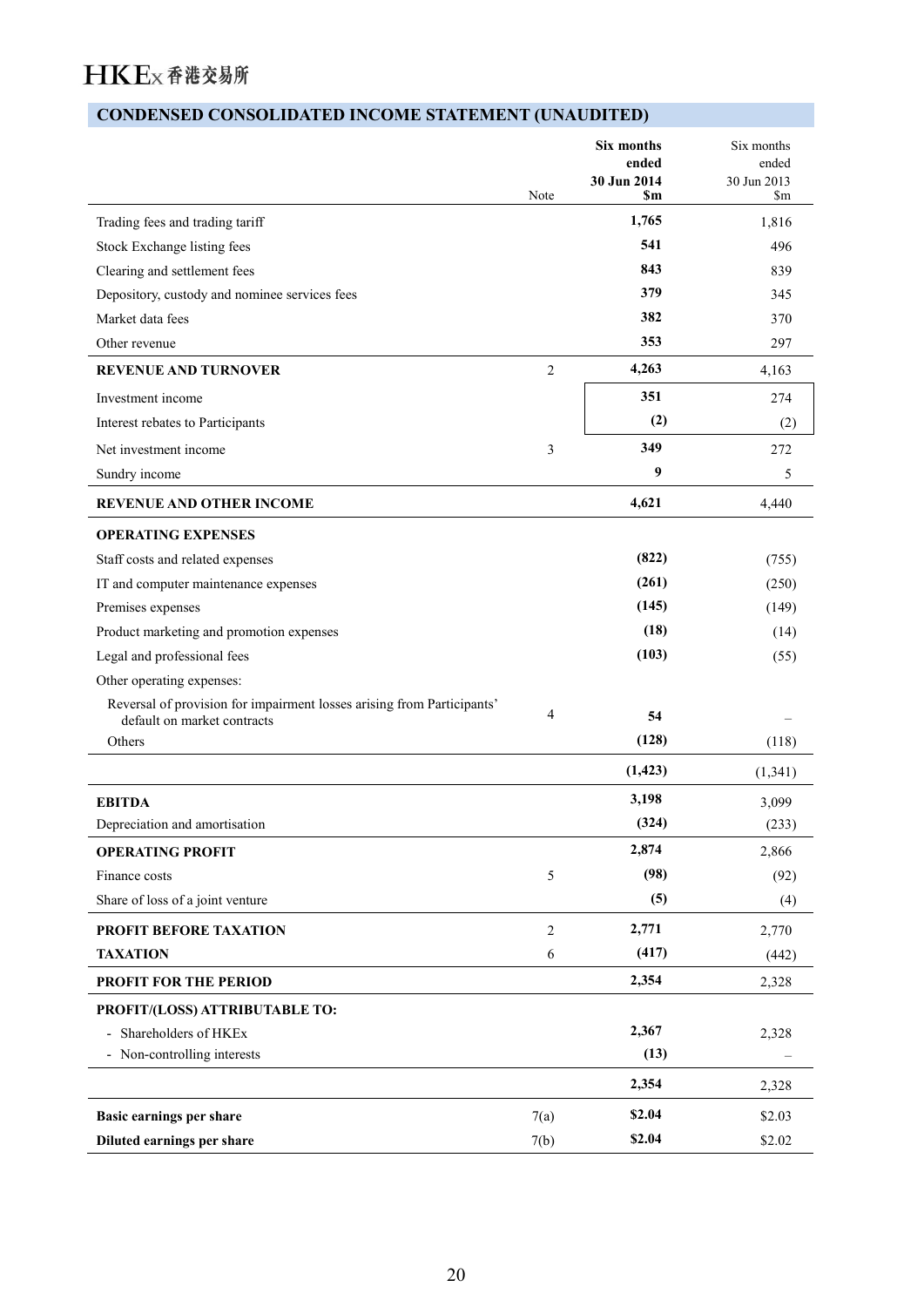## **CONDENSED CONSOLIDATED STATEMENT OF COMPREHENSIVE INCOME (UNAUDITED)**

|                                                                | Six months<br>ended<br>30 Jun 2014<br>\$m | Six months<br>ended<br>30 Jun 2013<br>\$m |
|----------------------------------------------------------------|-------------------------------------------|-------------------------------------------|
| <b>PROFIT FOR THE PERIOD</b>                                   | 2,354                                     | 2,328                                     |
| <b>OTHER COMPREHENSIVE INCOME</b>                              |                                           |                                           |
| Items that may be reclassified subsequently to profit or loss: |                                           |                                           |
| Currency translation differences of foreign subsidiaries       |                                           |                                           |
| recorded in exchange reserve                                   | 604                                       | (1,178)                                   |
| <b>OTHER COMPREHENSIVE INCOME</b>                              | 604                                       | (1,178)                                   |
| <b>TOTAL COMPREHENSIVE INCOME</b>                              | 2,958                                     | 1,150                                     |
| <b>TOTAL COMPREHENSIVE INCOME ATTRIBUTABLE TO:</b>             |                                           |                                           |
| Shareholders of HKEx<br>$\overline{\phantom{a}}$               | 2,971                                     | 1,150                                     |
| Non-controlling interests<br>$\overline{\phantom{a}}$          | (13)                                      |                                           |
| <b>TOTAL COMPREHENSIVE INCOME</b>                              | 2,958                                     | 1,150                                     |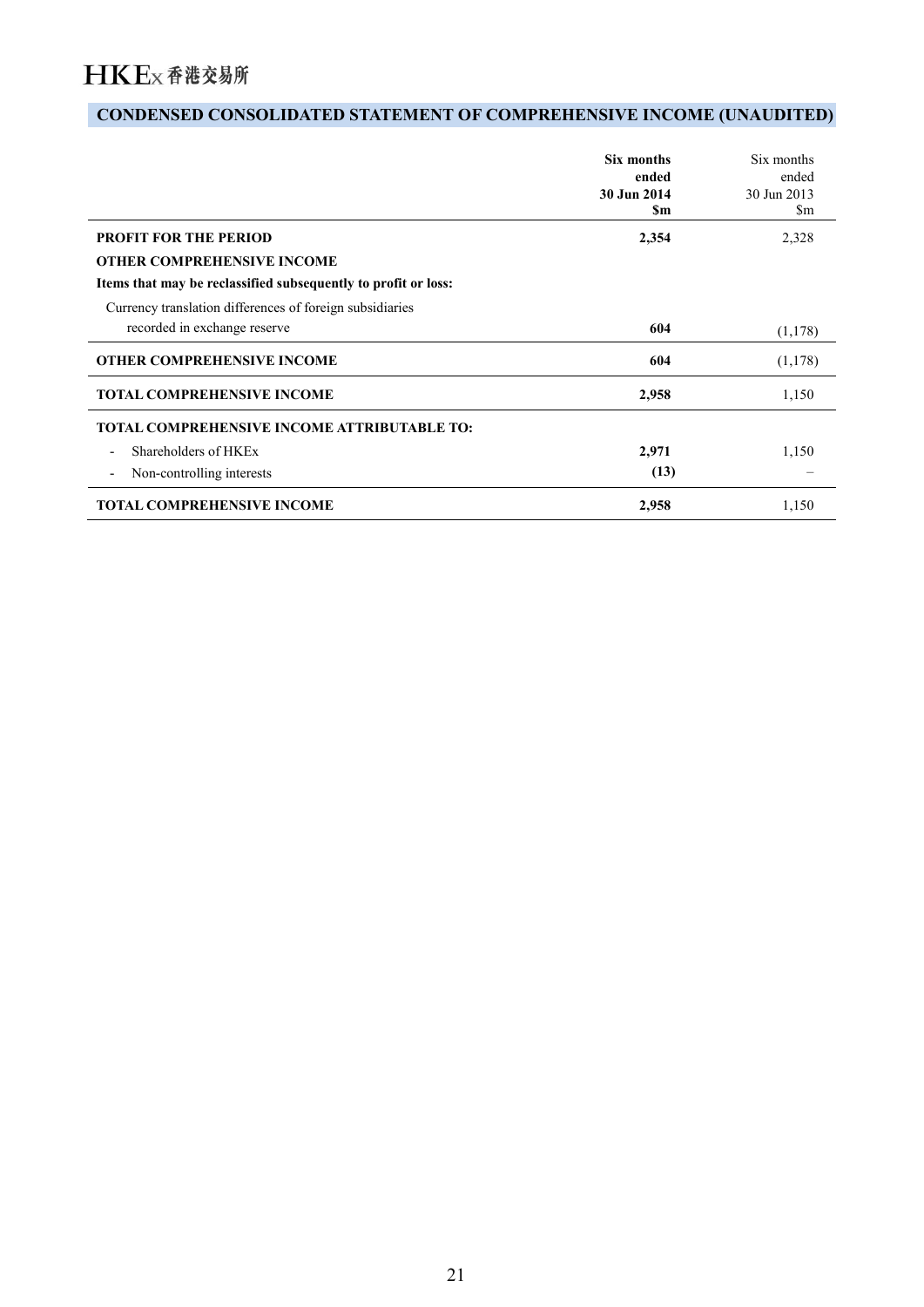## **CONDENSED CONSOLIDATED STATEMENT OF FINANCIAL POSITION (UNAUDITED)**

| Non-current<br><b>Total</b><br>Current Non-current<br>Current<br>$\mathsf{Sm}$<br>Note<br>\$m<br>\$m<br>$\mathbf{Sm}$<br>\$m<br>9<br>51,038<br>41,452<br>51,038<br>$\overline{\phantom{m}}$<br>$\overline{\phantom{m}}$<br>3,856<br>9<br>140<br>3,996<br>3,761<br>141<br>profit or loss<br>9<br>5,523<br>57<br>5,580<br>8,986<br>60<br>10,940<br>9, 10<br>6,125<br>6<br>6<br>6,131<br>3<br>$\mathbf{3}$<br>$7\phantom{.0}$<br>$\overline{\phantom{m}}$<br>$\overline{\phantom{m}}$<br>82<br>82<br>87<br>$\overline{\phantom{m}}$<br>$\overline{\phantom{0}}$<br>Goodwill and other intangible assets<br>19,270<br>19,270<br>18,680<br>$\overline{\phantom{m}}$<br>$\overline{\phantom{m}}$<br>1,656<br>1,656<br>1,753<br>$\overline{\phantom{m}}$<br>$\overline{\phantom{0}}$<br>Lease premium for land<br>23<br>23<br>23<br>$\overline{\phantom{m}}$<br>$\overline{\phantom{0}}$<br>47<br>44<br>44<br>$\overline{\phantom{m}}$<br>$\overline{\phantom{m}}$<br>21,278<br>87,823<br>65,146<br>20,797<br>66,545<br><b>LIABILITIES AND EQUITY</b><br>Liabilities<br>Margin deposits and cash collateral from<br>47,108<br>47,108<br>39,793<br><b>Clearing Participants</b><br>$\overline{\phantom{m}}$<br>$\overline{\phantom{m}}$<br>11<br>6,977<br>18<br>6,995<br>12,815<br>19<br>593<br>404<br>404<br>$\overline{\phantom{m}}$<br>$\hspace{0.1mm}-\hspace{0.1mm}$<br>379<br>570<br>570<br>$\overline{\phantom{m}}$<br>$\overline{\phantom{m}}$<br>29<br>27<br>29<br>$\overline{\phantom{m}}$<br>$\overline{\phantom{a}}$<br>3,884<br>2,426<br>2,426<br>$\overline{\phantom{m}}$<br>$\overline{\phantom{m}}$<br>12<br>6,976<br>6,976<br>6,921<br>$\overline{\phantom{m}}$<br>$\overline{\phantom{m}}$<br>58<br>124<br>47<br>47<br>66<br>900<br>913<br>913<br>$\overline{\phantom{m}}$<br>$\overline{\phantom{m}}$<br>7,887<br>57,580<br>7,965<br>65,545<br>57,538<br>13<br>Share capital<br>12,054<br>1,161<br>13<br>10,167<br>Share premium<br>$\overline{\phantom{0}}$<br>Shares held for Share Award Scheme<br>(174)<br>Employee share-based compensation reserve<br>160<br>105<br>Exchange reserve<br>1,172<br>Convertible bond reserve<br>409<br>Designated reserves<br>644<br>586<br>non-controlling interests<br>(217)<br>(217)<br>Retained earnings<br>- Proposed dividend<br>1,995<br>2,133<br>5,997<br>- Others<br>5,805<br>22,178<br>20,405<br>Equity attributable to shareholders of HKEx<br>100<br>113<br>Non-controlling interests<br>22,278<br>87,823<br>8,965<br>30,243 |                                                     |  | At 30 Jun 2014 |  | At 31 Dec 2013 |                                 |
|----------------------------------------------------------------------------------------------------------------------------------------------------------------------------------------------------------------------------------------------------------------------------------------------------------------------------------------------------------------------------------------------------------------------------------------------------------------------------------------------------------------------------------------------------------------------------------------------------------------------------------------------------------------------------------------------------------------------------------------------------------------------------------------------------------------------------------------------------------------------------------------------------------------------------------------------------------------------------------------------------------------------------------------------------------------------------------------------------------------------------------------------------------------------------------------------------------------------------------------------------------------------------------------------------------------------------------------------------------------------------------------------------------------------------------------------------------------------------------------------------------------------------------------------------------------------------------------------------------------------------------------------------------------------------------------------------------------------------------------------------------------------------------------------------------------------------------------------------------------------------------------------------------------------------------------------------------------------------------------------------------------------------------------------------------------------------------------------------------------------------------------------------------------------------------------------------------------------------------------------------------------------------------------------------------------------------------------------------------------------------------------------------------------------------------------------------------------------------------------|-----------------------------------------------------|--|----------------|--|----------------|---------------------------------|
|                                                                                                                                                                                                                                                                                                                                                                                                                                                                                                                                                                                                                                                                                                                                                                                                                                                                                                                                                                                                                                                                                                                                                                                                                                                                                                                                                                                                                                                                                                                                                                                                                                                                                                                                                                                                                                                                                                                                                                                                                                                                                                                                                                                                                                                                                                                                                                                                                                                                                        |                                                     |  |                |  |                | Total<br>$\mathop{\mathrm{Sm}}$ |
|                                                                                                                                                                                                                                                                                                                                                                                                                                                                                                                                                                                                                                                                                                                                                                                                                                                                                                                                                                                                                                                                                                                                                                                                                                                                                                                                                                                                                                                                                                                                                                                                                                                                                                                                                                                                                                                                                                                                                                                                                                                                                                                                                                                                                                                                                                                                                                                                                                                                                        | <b>ASSETS</b>                                       |  |                |  |                |                                 |
|                                                                                                                                                                                                                                                                                                                                                                                                                                                                                                                                                                                                                                                                                                                                                                                                                                                                                                                                                                                                                                                                                                                                                                                                                                                                                                                                                                                                                                                                                                                                                                                                                                                                                                                                                                                                                                                                                                                                                                                                                                                                                                                                                                                                                                                                                                                                                                                                                                                                                        | Cash and cash equivalents                           |  |                |  |                | 41,452                          |
|                                                                                                                                                                                                                                                                                                                                                                                                                                                                                                                                                                                                                                                                                                                                                                                                                                                                                                                                                                                                                                                                                                                                                                                                                                                                                                                                                                                                                                                                                                                                                                                                                                                                                                                                                                                                                                                                                                                                                                                                                                                                                                                                                                                                                                                                                                                                                                                                                                                                                        | Financial assets measured at fair value through     |  |                |  |                | 3,902                           |
|                                                                                                                                                                                                                                                                                                                                                                                                                                                                                                                                                                                                                                                                                                                                                                                                                                                                                                                                                                                                                                                                                                                                                                                                                                                                                                                                                                                                                                                                                                                                                                                                                                                                                                                                                                                                                                                                                                                                                                                                                                                                                                                                                                                                                                                                                                                                                                                                                                                                                        | Financial assets measured at amortised cost         |  |                |  |                | 9,046                           |
|                                                                                                                                                                                                                                                                                                                                                                                                                                                                                                                                                                                                                                                                                                                                                                                                                                                                                                                                                                                                                                                                                                                                                                                                                                                                                                                                                                                                                                                                                                                                                                                                                                                                                                                                                                                                                                                                                                                                                                                                                                                                                                                                                                                                                                                                                                                                                                                                                                                                                        | Accounts receivable, prepayments and deposits       |  |                |  |                | 10,946                          |
|                                                                                                                                                                                                                                                                                                                                                                                                                                                                                                                                                                                                                                                                                                                                                                                                                                                                                                                                                                                                                                                                                                                                                                                                                                                                                                                                                                                                                                                                                                                                                                                                                                                                                                                                                                                                                                                                                                                                                                                                                                                                                                                                                                                                                                                                                                                                                                                                                                                                                        | Taxation recoverable                                |  |                |  |                | $\overline{7}$                  |
|                                                                                                                                                                                                                                                                                                                                                                                                                                                                                                                                                                                                                                                                                                                                                                                                                                                                                                                                                                                                                                                                                                                                                                                                                                                                                                                                                                                                                                                                                                                                                                                                                                                                                                                                                                                                                                                                                                                                                                                                                                                                                                                                                                                                                                                                                                                                                                                                                                                                                        | Interest in a joint venture                         |  |                |  |                | 87                              |
|                                                                                                                                                                                                                                                                                                                                                                                                                                                                                                                                                                                                                                                                                                                                                                                                                                                                                                                                                                                                                                                                                                                                                                                                                                                                                                                                                                                                                                                                                                                                                                                                                                                                                                                                                                                                                                                                                                                                                                                                                                                                                                                                                                                                                                                                                                                                                                                                                                                                                        |                                                     |  |                |  |                | 18,680                          |
|                                                                                                                                                                                                                                                                                                                                                                                                                                                                                                                                                                                                                                                                                                                                                                                                                                                                                                                                                                                                                                                                                                                                                                                                                                                                                                                                                                                                                                                                                                                                                                                                                                                                                                                                                                                                                                                                                                                                                                                                                                                                                                                                                                                                                                                                                                                                                                                                                                                                                        | Fixed assets                                        |  |                |  |                | 1,753                           |
|                                                                                                                                                                                                                                                                                                                                                                                                                                                                                                                                                                                                                                                                                                                                                                                                                                                                                                                                                                                                                                                                                                                                                                                                                                                                                                                                                                                                                                                                                                                                                                                                                                                                                                                                                                                                                                                                                                                                                                                                                                                                                                                                                                                                                                                                                                                                                                                                                                                                                        |                                                     |  |                |  |                | 23                              |
|                                                                                                                                                                                                                                                                                                                                                                                                                                                                                                                                                                                                                                                                                                                                                                                                                                                                                                                                                                                                                                                                                                                                                                                                                                                                                                                                                                                                                                                                                                                                                                                                                                                                                                                                                                                                                                                                                                                                                                                                                                                                                                                                                                                                                                                                                                                                                                                                                                                                                        | Deferred tax assets                                 |  |                |  |                | 47                              |
|                                                                                                                                                                                                                                                                                                                                                                                                                                                                                                                                                                                                                                                                                                                                                                                                                                                                                                                                                                                                                                                                                                                                                                                                                                                                                                                                                                                                                                                                                                                                                                                                                                                                                                                                                                                                                                                                                                                                                                                                                                                                                                                                                                                                                                                                                                                                                                                                                                                                                        | <b>Total assets</b>                                 |  |                |  |                | 85,943                          |
|                                                                                                                                                                                                                                                                                                                                                                                                                                                                                                                                                                                                                                                                                                                                                                                                                                                                                                                                                                                                                                                                                                                                                                                                                                                                                                                                                                                                                                                                                                                                                                                                                                                                                                                                                                                                                                                                                                                                                                                                                                                                                                                                                                                                                                                                                                                                                                                                                                                                                        |                                                     |  |                |  |                |                                 |
|                                                                                                                                                                                                                                                                                                                                                                                                                                                                                                                                                                                                                                                                                                                                                                                                                                                                                                                                                                                                                                                                                                                                                                                                                                                                                                                                                                                                                                                                                                                                                                                                                                                                                                                                                                                                                                                                                                                                                                                                                                                                                                                                                                                                                                                                                                                                                                                                                                                                                        |                                                     |  |                |  |                |                                 |
|                                                                                                                                                                                                                                                                                                                                                                                                                                                                                                                                                                                                                                                                                                                                                                                                                                                                                                                                                                                                                                                                                                                                                                                                                                                                                                                                                                                                                                                                                                                                                                                                                                                                                                                                                                                                                                                                                                                                                                                                                                                                                                                                                                                                                                                                                                                                                                                                                                                                                        |                                                     |  |                |  |                |                                 |
|                                                                                                                                                                                                                                                                                                                                                                                                                                                                                                                                                                                                                                                                                                                                                                                                                                                                                                                                                                                                                                                                                                                                                                                                                                                                                                                                                                                                                                                                                                                                                                                                                                                                                                                                                                                                                                                                                                                                                                                                                                                                                                                                                                                                                                                                                                                                                                                                                                                                                        |                                                     |  |                |  |                | 39,793                          |
|                                                                                                                                                                                                                                                                                                                                                                                                                                                                                                                                                                                                                                                                                                                                                                                                                                                                                                                                                                                                                                                                                                                                                                                                                                                                                                                                                                                                                                                                                                                                                                                                                                                                                                                                                                                                                                                                                                                                                                                                                                                                                                                                                                                                                                                                                                                                                                                                                                                                                        | Accounts payable, accruals and other liabilities    |  |                |  |                | 12,834                          |
|                                                                                                                                                                                                                                                                                                                                                                                                                                                                                                                                                                                                                                                                                                                                                                                                                                                                                                                                                                                                                                                                                                                                                                                                                                                                                                                                                                                                                                                                                                                                                                                                                                                                                                                                                                                                                                                                                                                                                                                                                                                                                                                                                                                                                                                                                                                                                                                                                                                                                        | Deferred revenue                                    |  |                |  |                | 593                             |
|                                                                                                                                                                                                                                                                                                                                                                                                                                                                                                                                                                                                                                                                                                                                                                                                                                                                                                                                                                                                                                                                                                                                                                                                                                                                                                                                                                                                                                                                                                                                                                                                                                                                                                                                                                                                                                                                                                                                                                                                                                                                                                                                                                                                                                                                                                                                                                                                                                                                                        | Taxation payable                                    |  |                |  |                | 379                             |
|                                                                                                                                                                                                                                                                                                                                                                                                                                                                                                                                                                                                                                                                                                                                                                                                                                                                                                                                                                                                                                                                                                                                                                                                                                                                                                                                                                                                                                                                                                                                                                                                                                                                                                                                                                                                                                                                                                                                                                                                                                                                                                                                                                                                                                                                                                                                                                                                                                                                                        | Other financial liabilities                         |  |                |  |                | 27                              |
|                                                                                                                                                                                                                                                                                                                                                                                                                                                                                                                                                                                                                                                                                                                                                                                                                                                                                                                                                                                                                                                                                                                                                                                                                                                                                                                                                                                                                                                                                                                                                                                                                                                                                                                                                                                                                                                                                                                                                                                                                                                                                                                                                                                                                                                                                                                                                                                                                                                                                        | Participants' contributions to Clearing House Funds |  |                |  |                | 3,884                           |
|                                                                                                                                                                                                                                                                                                                                                                                                                                                                                                                                                                                                                                                                                                                                                                                                                                                                                                                                                                                                                                                                                                                                                                                                                                                                                                                                                                                                                                                                                                                                                                                                                                                                                                                                                                                                                                                                                                                                                                                                                                                                                                                                                                                                                                                                                                                                                                                                                                                                                        | Borrowings                                          |  |                |  |                | 6,921                           |
|                                                                                                                                                                                                                                                                                                                                                                                                                                                                                                                                                                                                                                                                                                                                                                                                                                                                                                                                                                                                                                                                                                                                                                                                                                                                                                                                                                                                                                                                                                                                                                                                                                                                                                                                                                                                                                                                                                                                                                                                                                                                                                                                                                                                                                                                                                                                                                                                                                                                                        | Provisions                                          |  |                |  |                | 94                              |
|                                                                                                                                                                                                                                                                                                                                                                                                                                                                                                                                                                                                                                                                                                                                                                                                                                                                                                                                                                                                                                                                                                                                                                                                                                                                                                                                                                                                                                                                                                                                                                                                                                                                                                                                                                                                                                                                                                                                                                                                                                                                                                                                                                                                                                                                                                                                                                                                                                                                                        | Deferred tax liabilities                            |  |                |  |                | 900                             |
|                                                                                                                                                                                                                                                                                                                                                                                                                                                                                                                                                                                                                                                                                                                                                                                                                                                                                                                                                                                                                                                                                                                                                                                                                                                                                                                                                                                                                                                                                                                                                                                                                                                                                                                                                                                                                                                                                                                                                                                                                                                                                                                                                                                                                                                                                                                                                                                                                                                                                        | <b>Total liabilities</b>                            |  |                |  |                | 65,425                          |
|                                                                                                                                                                                                                                                                                                                                                                                                                                                                                                                                                                                                                                                                                                                                                                                                                                                                                                                                                                                                                                                                                                                                                                                                                                                                                                                                                                                                                                                                                                                                                                                                                                                                                                                                                                                                                                                                                                                                                                                                                                                                                                                                                                                                                                                                                                                                                                                                                                                                                        | <b>Equity</b>                                       |  |                |  |                |                                 |
|                                                                                                                                                                                                                                                                                                                                                                                                                                                                                                                                                                                                                                                                                                                                                                                                                                                                                                                                                                                                                                                                                                                                                                                                                                                                                                                                                                                                                                                                                                                                                                                                                                                                                                                                                                                                                                                                                                                                                                                                                                                                                                                                                                                                                                                                                                                                                                                                                                                                                        |                                                     |  |                |  |                |                                 |
|                                                                                                                                                                                                                                                                                                                                                                                                                                                                                                                                                                                                                                                                                                                                                                                                                                                                                                                                                                                                                                                                                                                                                                                                                                                                                                                                                                                                                                                                                                                                                                                                                                                                                                                                                                                                                                                                                                                                                                                                                                                                                                                                                                                                                                                                                                                                                                                                                                                                                        |                                                     |  |                |  |                |                                 |
|                                                                                                                                                                                                                                                                                                                                                                                                                                                                                                                                                                                                                                                                                                                                                                                                                                                                                                                                                                                                                                                                                                                                                                                                                                                                                                                                                                                                                                                                                                                                                                                                                                                                                                                                                                                                                                                                                                                                                                                                                                                                                                                                                                                                                                                                                                                                                                                                                                                                                        |                                                     |  |                |  |                | (174)                           |
|                                                                                                                                                                                                                                                                                                                                                                                                                                                                                                                                                                                                                                                                                                                                                                                                                                                                                                                                                                                                                                                                                                                                                                                                                                                                                                                                                                                                                                                                                                                                                                                                                                                                                                                                                                                                                                                                                                                                                                                                                                                                                                                                                                                                                                                                                                                                                                                                                                                                                        |                                                     |  |                |  |                |                                 |
|                                                                                                                                                                                                                                                                                                                                                                                                                                                                                                                                                                                                                                                                                                                                                                                                                                                                                                                                                                                                                                                                                                                                                                                                                                                                                                                                                                                                                                                                                                                                                                                                                                                                                                                                                                                                                                                                                                                                                                                                                                                                                                                                                                                                                                                                                                                                                                                                                                                                                        |                                                     |  |                |  |                | 568                             |
|                                                                                                                                                                                                                                                                                                                                                                                                                                                                                                                                                                                                                                                                                                                                                                                                                                                                                                                                                                                                                                                                                                                                                                                                                                                                                                                                                                                                                                                                                                                                                                                                                                                                                                                                                                                                                                                                                                                                                                                                                                                                                                                                                                                                                                                                                                                                                                                                                                                                                        |                                                     |  |                |  |                | 409                             |
|                                                                                                                                                                                                                                                                                                                                                                                                                                                                                                                                                                                                                                                                                                                                                                                                                                                                                                                                                                                                                                                                                                                                                                                                                                                                                                                                                                                                                                                                                                                                                                                                                                                                                                                                                                                                                                                                                                                                                                                                                                                                                                                                                                                                                                                                                                                                                                                                                                                                                        |                                                     |  |                |  |                |                                 |
|                                                                                                                                                                                                                                                                                                                                                                                                                                                                                                                                                                                                                                                                                                                                                                                                                                                                                                                                                                                                                                                                                                                                                                                                                                                                                                                                                                                                                                                                                                                                                                                                                                                                                                                                                                                                                                                                                                                                                                                                                                                                                                                                                                                                                                                                                                                                                                                                                                                                                        | Reserve relating to written put options to          |  |                |  |                |                                 |
|                                                                                                                                                                                                                                                                                                                                                                                                                                                                                                                                                                                                                                                                                                                                                                                                                                                                                                                                                                                                                                                                                                                                                                                                                                                                                                                                                                                                                                                                                                                                                                                                                                                                                                                                                                                                                                                                                                                                                                                                                                                                                                                                                                                                                                                                                                                                                                                                                                                                                        |                                                     |  |                |  |                |                                 |
|                                                                                                                                                                                                                                                                                                                                                                                                                                                                                                                                                                                                                                                                                                                                                                                                                                                                                                                                                                                                                                                                                                                                                                                                                                                                                                                                                                                                                                                                                                                                                                                                                                                                                                                                                                                                                                                                                                                                                                                                                                                                                                                                                                                                                                                                                                                                                                                                                                                                                        |                                                     |  |                |  |                |                                 |
|                                                                                                                                                                                                                                                                                                                                                                                                                                                                                                                                                                                                                                                                                                                                                                                                                                                                                                                                                                                                                                                                                                                                                                                                                                                                                                                                                                                                                                                                                                                                                                                                                                                                                                                                                                                                                                                                                                                                                                                                                                                                                                                                                                                                                                                                                                                                                                                                                                                                                        |                                                     |  |                |  |                |                                 |
|                                                                                                                                                                                                                                                                                                                                                                                                                                                                                                                                                                                                                                                                                                                                                                                                                                                                                                                                                                                                                                                                                                                                                                                                                                                                                                                                                                                                                                                                                                                                                                                                                                                                                                                                                                                                                                                                                                                                                                                                                                                                                                                                                                                                                                                                                                                                                                                                                                                                                        |                                                     |  |                |  |                |                                 |
|                                                                                                                                                                                                                                                                                                                                                                                                                                                                                                                                                                                                                                                                                                                                                                                                                                                                                                                                                                                                                                                                                                                                                                                                                                                                                                                                                                                                                                                                                                                                                                                                                                                                                                                                                                                                                                                                                                                                                                                                                                                                                                                                                                                                                                                                                                                                                                                                                                                                                        |                                                     |  |                |  |                |                                 |
|                                                                                                                                                                                                                                                                                                                                                                                                                                                                                                                                                                                                                                                                                                                                                                                                                                                                                                                                                                                                                                                                                                                                                                                                                                                                                                                                                                                                                                                                                                                                                                                                                                                                                                                                                                                                                                                                                                                                                                                                                                                                                                                                                                                                                                                                                                                                                                                                                                                                                        |                                                     |  |                |  |                |                                 |
|                                                                                                                                                                                                                                                                                                                                                                                                                                                                                                                                                                                                                                                                                                                                                                                                                                                                                                                                                                                                                                                                                                                                                                                                                                                                                                                                                                                                                                                                                                                                                                                                                                                                                                                                                                                                                                                                                                                                                                                                                                                                                                                                                                                                                                                                                                                                                                                                                                                                                        | <b>Total equity</b>                                 |  |                |  |                | 20,518                          |
|                                                                                                                                                                                                                                                                                                                                                                                                                                                                                                                                                                                                                                                                                                                                                                                                                                                                                                                                                                                                                                                                                                                                                                                                                                                                                                                                                                                                                                                                                                                                                                                                                                                                                                                                                                                                                                                                                                                                                                                                                                                                                                                                                                                                                                                                                                                                                                                                                                                                                        | Total liabilities and equity                        |  |                |  |                | 85,943                          |
|                                                                                                                                                                                                                                                                                                                                                                                                                                                                                                                                                                                                                                                                                                                                                                                                                                                                                                                                                                                                                                                                                                                                                                                                                                                                                                                                                                                                                                                                                                                                                                                                                                                                                                                                                                                                                                                                                                                                                                                                                                                                                                                                                                                                                                                                                                                                                                                                                                                                                        | Net current assets                                  |  |                |  |                | 7,608                           |
|                                                                                                                                                                                                                                                                                                                                                                                                                                                                                                                                                                                                                                                                                                                                                                                                                                                                                                                                                                                                                                                                                                                                                                                                                                                                                                                                                                                                                                                                                                                                                                                                                                                                                                                                                                                                                                                                                                                                                                                                                                                                                                                                                                                                                                                                                                                                                                                                                                                                                        | Total assets less current liabilities               |  |                |  |                | 28,405                          |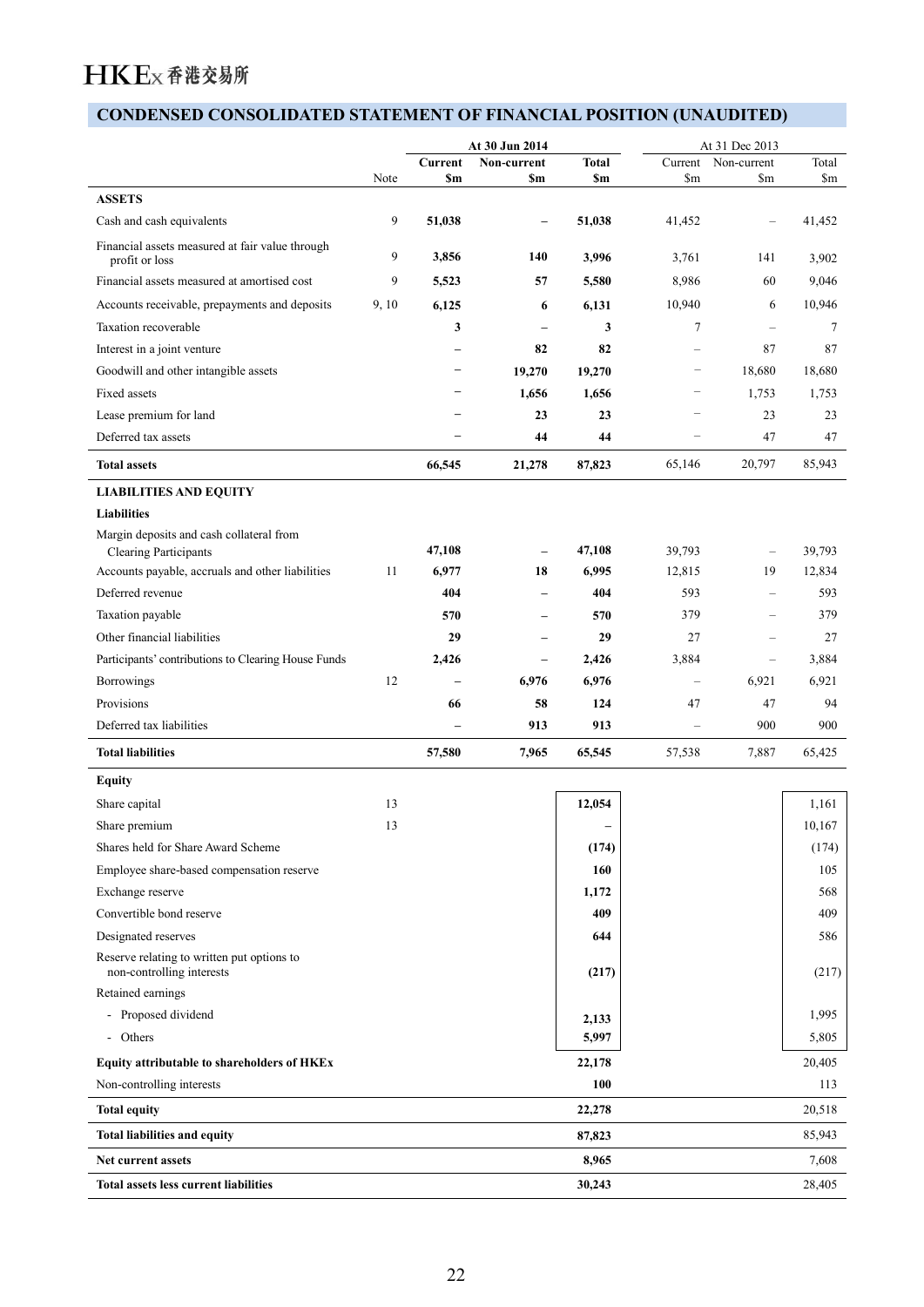#### **NOTES TO THE CONDENSED CONSOLIDATED FINANCIAL STATEMENTS (UNAUDITED)**

#### **1. Basis of Preparation and Accounting Policies**

These unaudited condensed consolidated financial statements should be read in conjunction with the 2013 annual consolidated financial statements. The accounting policies and methods of computation used in the preparation of these condensed consolidated financial statements are consistent with those used in the annual consolidated financial statements for the year ended 31 December 2013.

#### **2. Operating Segments**

The Group determines its operating segments based on the reports that are used to make strategic decisions reviewed by the chief operating decision-maker.

The Group has 5 reportable segments ("Corporate Items" is not a reportable segment). The segments are managed separately as each segment offers different products and services and requires different IT systems and marketing strategies. The operations in each of the Group's reportable segments are as follows:

The **Cash** segment covers all equity products traded on the Cash Market platforms, sales of market data relating to these products and other related activities. Currently, the Group operates 2 Cash Market platforms, the Main Board and the GEM. The major sources of revenue of the segment are trading fees, trading tariff and listing fees of equity products and market data fees.

The **Equity and Financial Derivatives** segment refers to derivatives products traded on the Futures Exchange and the Stock Exchange and other related activities. These include the provision and maintenance of trading platforms for a range of equity and financial derivatives products, such as stock and equity index futures and options, DWs, CBBCs and warrants and sales of market data relating to these products. The major sources of revenue are trading fees, trading tariff and listing fees of derivatives products and market data fees.

The **Commodities** segment refers to the operations of LME, which operates an exchange in the UK for the trading of base metals futures and options contracts. The major sources of revenue of the segment are trading fees, commodity market data fees and fees generated from other ancillary operations.

The **Clearing** segment refers to the operations of the 4 clearing houses, namely HKSCC, SEOCH, HKCC and OTC Clear, which are responsible for clearing, settlement and custodian activities of the Stock Exchange and the Futures Exchange, clearing OTC derivatives contracts, and the development and operations of the new clearing house for clearing base metals futures and options contracts traded on LME (LME Clear). Its principal sources of revenue are derived from providing clearing, settlement, depository, custody and nominee services and net investment income earned on Margin Funds, cash collateral and Clearing House Funds.

The **Platform and Infrastructure** segment refers to all services in connection with providing users with access to the platform and infrastructure of the Group. Its major sources of revenue are network, terminal user, dataline and software sub-license fees, trading booth user fees and hosting services fees.

Central income (mainly net investment income of Corporate Funds) and central costs (mainly costs of central support functions that provide services to all of the operating segments, finance costs and other costs not directly related to any of the operating segments) are included as "Corporate Items".

The chief operating decision-maker assesses the performance of the operating segments principally based on their EBITDA. An analysis by operating segment of the Group's EBITDA and profit before taxation for the period is as follows: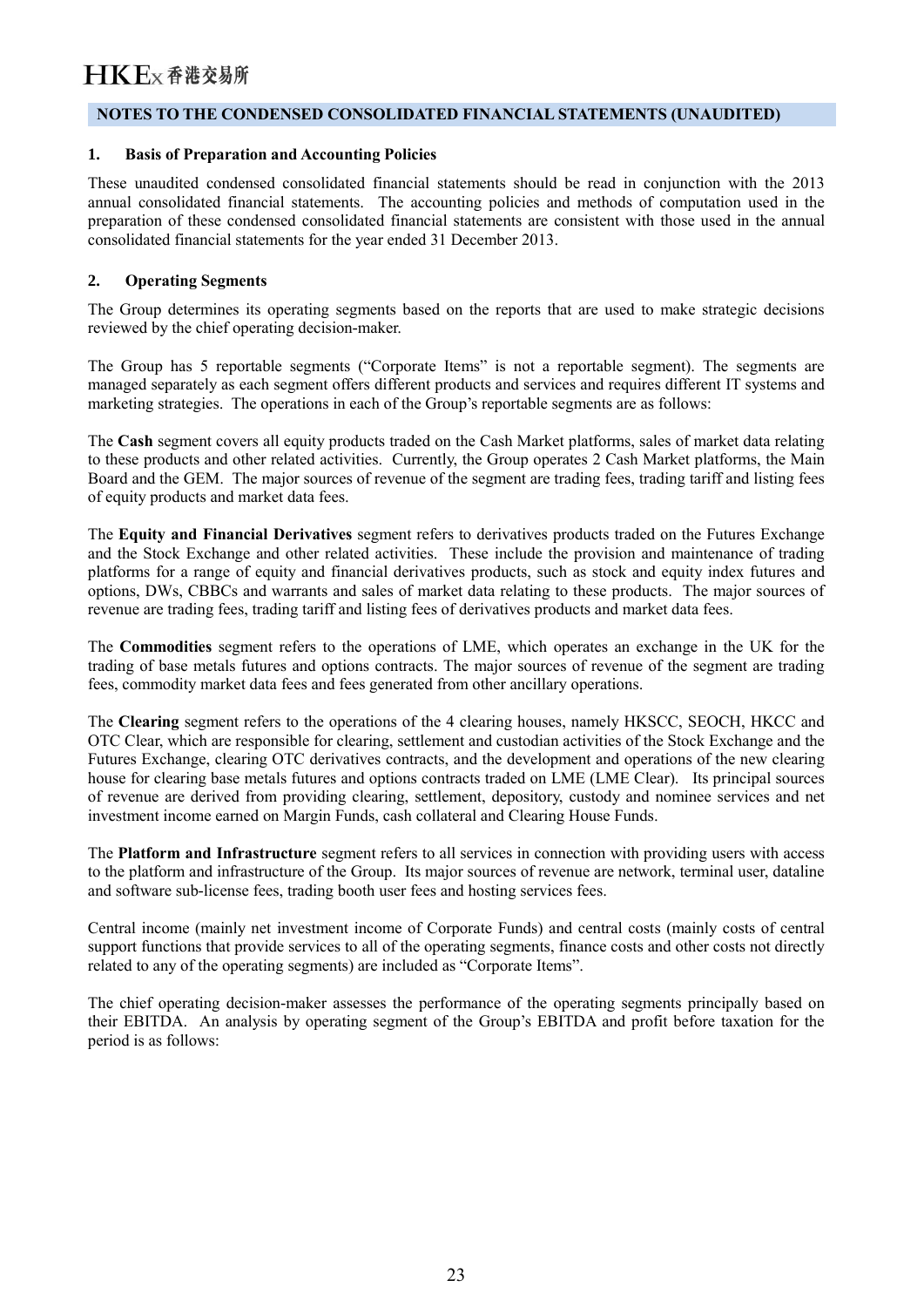|                                              |                   |                                                                    |                           | Six months ended 30 Jun 2014 |                                              |                                        |              |
|----------------------------------------------|-------------------|--------------------------------------------------------------------|---------------------------|------------------------------|----------------------------------------------|----------------------------------------|--------------|
|                                              | Cash<br><b>Sm</b> | <b>Equity</b> and<br><b>Financial</b><br><b>Derivatives</b><br>\$m | <b>Commodities</b><br>\$m | <b>Clearing</b><br>\$m       | <b>Platform and</b><br>Infrastructure<br>\$m | Corporate<br><b>Items</b><br><b>Sm</b> | Group<br>\$m |
| Revenue from external customers              | 1,316             | 788                                                                | 645                       | 1,315                        | 196                                          | 3                                      | 4,263        |
| Net investment income                        |                   |                                                                    |                           | 262                          |                                              | 87                                     | 349          |
| Sundry income                                |                   |                                                                    |                           | 9                            |                                              |                                        | 9            |
| Revenue and other income                     | 1,316             | 788                                                                | 645                       | 1,586                        | 196                                          | 90                                     | 4,621        |
| Operating expenses                           | (223)             | (199)                                                              | (328)                     | (248)                        | (73)                                         | (352)                                  | (1, 423)     |
| Reportable segment EBITDA                    | 1,093             | 589                                                                | 317                       | 1,338                        | 123                                          | (262)                                  | 3,198        |
| Depreciation and amortisation                | (42)              | (31)                                                               | (171)                     | (41)                         | (24)                                         | (15)                                   | (324)        |
| Finance costs                                |                   |                                                                    |                           |                              | —                                            | (98)                                   | (98)         |
| Share of loss of a joint venture             |                   | (5)                                                                |                           |                              |                                              |                                        | (5)          |
| Reportable segment profit before<br>taxation | 1,051             | 553                                                                | 146                       | 1,297                        | 99                                           | (375)                                  | 2,771        |

|                                              | Six months ended 30 Jun 2013 |                                                                  |                              |                          |                                                          |                                              |              |  |
|----------------------------------------------|------------------------------|------------------------------------------------------------------|------------------------------|--------------------------|----------------------------------------------------------|----------------------------------------------|--------------|--|
|                                              | Cash<br>$\mathbb{S}_{m}$     | Equity and<br>Financial<br>Derivatives<br>$\mathop{\mathrm{Sm}}$ | Commodities<br>$\mathbf{Sm}$ | Clearing<br>\$m          | Platform and<br>Infrastructure<br>$\mathop{\mathrm{Sm}}$ | Corporate<br>Items<br>$\mathop{\mathrm{Sm}}$ | Group<br>\$m |  |
| Revenue from external customers              | 1,233                        | 870                                                              | 608                          | 1,282                    | 168                                                      | 2                                            | 4,163        |  |
| Net investment income                        |                              |                                                                  |                              | 159                      |                                                          | 113                                          | 272          |  |
| Sundry income                                |                              |                                                                  |                              | 5                        |                                                          |                                              | 5            |  |
| Revenue and other income                     | 1,233                        | 870                                                              | 608                          | 1,446                    | 168                                                      | 115                                          | 4,440        |  |
| Operating expenses                           | (227)                        | (222)                                                            | (224)                        | (277)                    | (63)                                                     | (328)                                        | (1, 341)     |  |
| Reportable segment EBITDA                    | 1,006                        | 648                                                              | 384                          | 1,169                    | 105                                                      | (213)                                        | 3,099        |  |
| Depreciation and amortisation                | (24)                         | (21)                                                             | (132)                        | (29)                     | (19)                                                     | (8)                                          | (233)        |  |
| Finance costs                                |                              |                                                                  |                              | $\overline{\phantom{0}}$ | -                                                        | (92)                                         | (92)         |  |
| Share of loss of a joint venture             |                              | (4)                                                              |                              |                          |                                                          |                                              | (4)          |  |
| Reportable segment profit before<br>taxation | 982                          | 623                                                              | 252                          | 1,140                    | 86                                                       | (313)                                        | 2,770        |  |

#### **3. Net Investment Income**

|                                                                                                                                               | Six months<br>ended<br>30 Jun 2014<br>\$m | Six months<br>ended<br>30 Jun 2013<br>\$m |
|-----------------------------------------------------------------------------------------------------------------------------------------------|-------------------------------------------|-------------------------------------------|
| Gross interest income                                                                                                                         | 292                                       | 165                                       |
| Interest rebates to Participants                                                                                                              | (2)                                       | (2)                                       |
| Net interest income                                                                                                                           | 290                                       | 163                                       |
| Net fair value gains including interest income on financial assets<br>measured at fair value through profit or loss and financial liabilities |                                           |                                           |
| at fair value through profit or loss                                                                                                          | 50                                        | 117                                       |
| Others                                                                                                                                        | 9                                         | (8)                                       |
| Net investment income                                                                                                                         | 349                                       | 272                                       |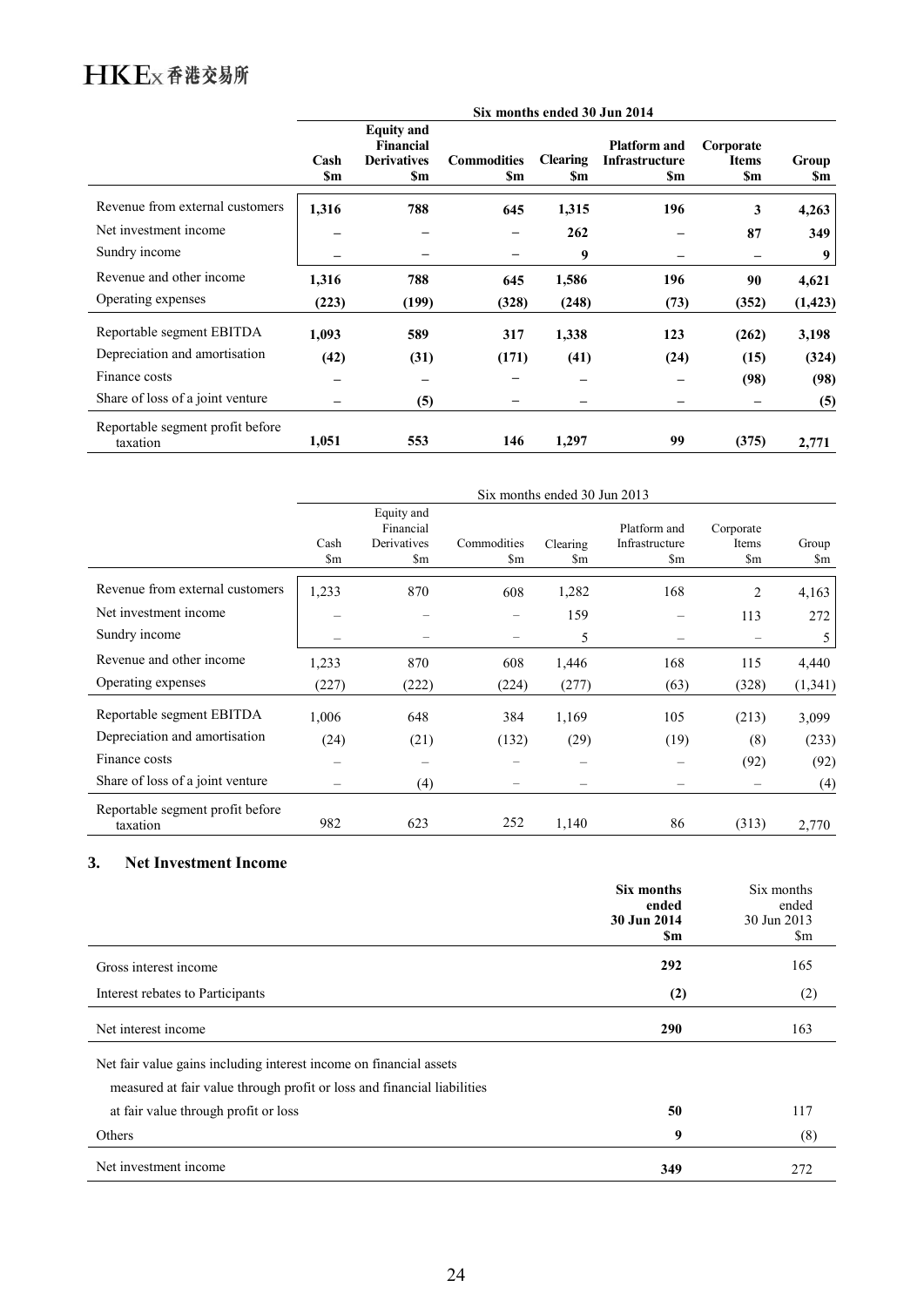#### **4. Reversal of Provision for Impairment Losses Arising from Participants' Default on Market Contracts**

In prior years, the Group lodged claims with the liquidators of LBSA in respect of the losses of approximately \$160 million previously recognised in the Group's results. In May 2014, the liquidators declared an interim dividend and the amount received has been recognised in the Group's condensed consolidated income statement for the six months ended 30 June 2014. The amount relating to the reversal of the provision for closing-out losses was then appropriated to the HKSCC Guarantee Fund reserve from retained earnings under the clearing house rules.

No further adjustment in respect of the claims has been made in these interim results, as the Group is unable to estimate with any degree of accuracy the outcome of further distributions, if any, from the liquidators of LBSA.

#### **5. Finance Costs**

|                                                             | Six months<br>ended<br>30 Jun 2014<br>\$m | Six months<br>ended<br>30 Jun 2013<br>\$m |
|-------------------------------------------------------------|-------------------------------------------|-------------------------------------------|
| Interest expenses on borrowings                             | 99                                        | 90                                        |
| Net foreign exchange (gains)/losses on financing activities | (1)                                       |                                           |
|                                                             | 98                                        | 92                                        |

#### **6. Taxation**

Taxation charge/(credit) in the condensed consolidated income statement represented:

|                                     | Six months<br>ended<br>30 Jun 2014<br>\$m | Six months<br>ended<br>30 Jun 2013<br>$\mathop{\mathrm{Sm}}$ |
|-------------------------------------|-------------------------------------------|--------------------------------------------------------------|
| Current tax - Hong Kong Profits Tax | 427                                       | 401                                                          |
| Current tax - Overseas Tax          | $\overline{\phantom{m}}$                  | 100                                                          |
|                                     | 427                                       | 501                                                          |
| Deferred tax                        | (10)                                      | (59)                                                         |
|                                     | 417                                       | 442                                                          |

Hong Kong Profits Tax has been provided at the rate of 16.5 per cent (2013: 16.5 per cent) and overseas profits tax at the rates of taxation prevailing in the countries in which the Group operates.

#### **7. Earnings Per Share**

The calculation of the basic and diluted earnings per share is as follows:

#### (a) Basic earnings per share

|                                                                                                 | Six months<br>ended<br>30 Jun 2014 | Six months<br>ended<br>30 Jun 2013 |
|-------------------------------------------------------------------------------------------------|------------------------------------|------------------------------------|
| Profit attributable to shareholders (\$m)                                                       | 2,367                              | 2,328                              |
| Weighted average number of shares in issue less<br>shares held for Share Award Scheme (in '000) | 1,161,380                          | 1,148,265                          |
| Basic earnings per share (\$)                                                                   | 2.04                               | 2.03                               |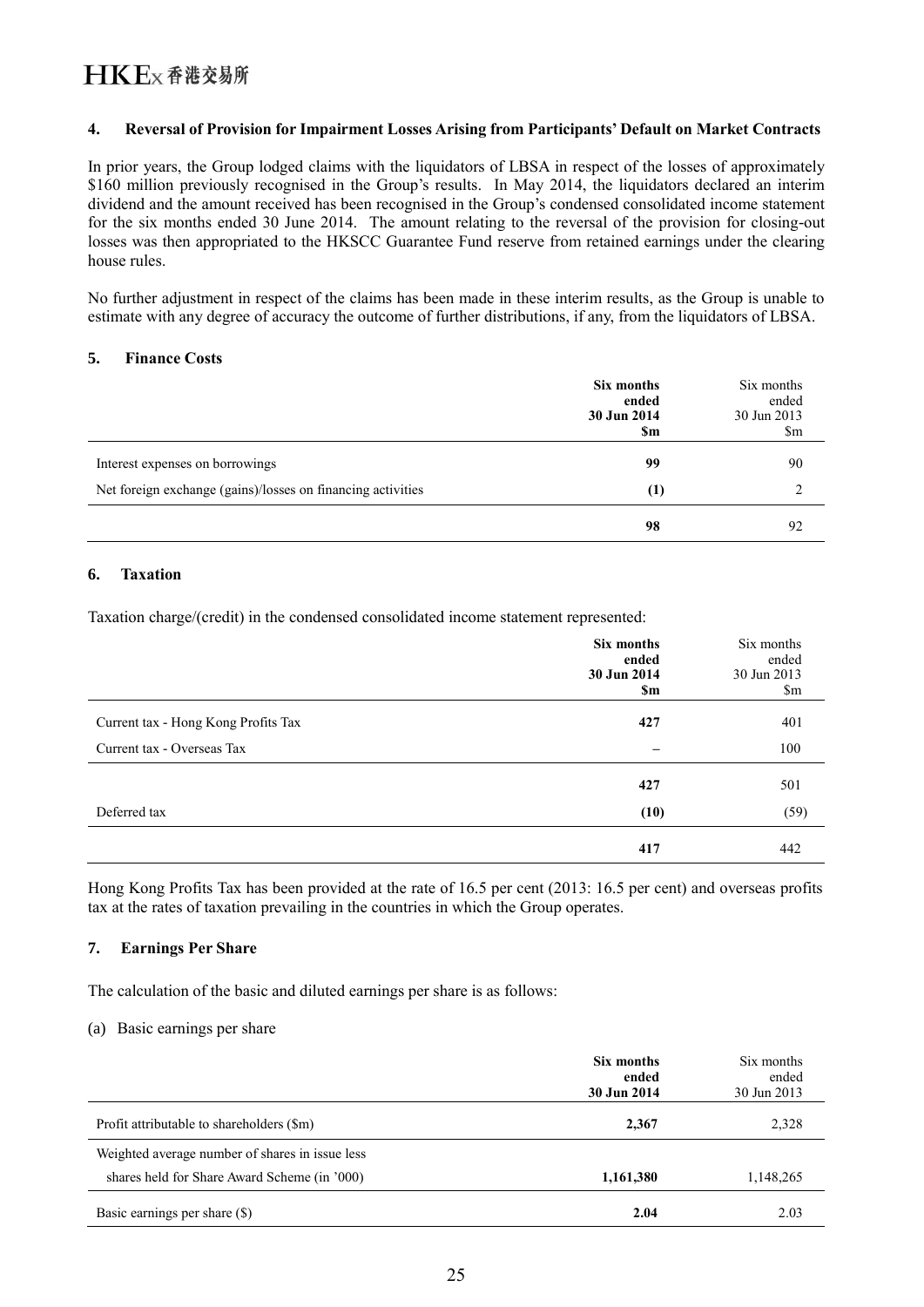#### (b) Diluted earnings per share

|                                                             | Six months<br>ended<br>30 Jun 2014 | Six months<br>ended<br>30 Jun 2013 |
|-------------------------------------------------------------|------------------------------------|------------------------------------|
| Profit attributable to shareholders (\$m)                   | 2,367                              | 2,328                              |
| Weighted average number of shares in issue less shares      |                                    |                                    |
| held for Share Award Scheme (in '000)                       | 1,161,380                          | 1,148,265                          |
| Effect of employee share options (in '000)                  | 458                                | 734                                |
| Effect of shares awarded under Share Award Scheme (in '000) | 1,281                              | 2,221                              |
| Weighted average number of shares for the purpose of        |                                    |                                    |
| calculating diluted earnings per share (in '000)            | 1,163,119                          | 1,151,220                          |
| Diluted earnings per share (\$)                             | 2.04                               | 2.02                               |

(i) The effects of the outstanding convertible bonds (note 12) were not included in the computation of diluted earnings per share as they were anti-dilutive.

#### **8. Dividends**

|                                                                           | Six months<br>ended<br>30 Jun 2014<br>Sm | Six months<br>ended<br>30 Jun 2013<br>\$m |
|---------------------------------------------------------------------------|------------------------------------------|-------------------------------------------|
| Interim dividend declared of $$1.83$ (2013: $$1.82$ ) per share at 30 Jun | 2,136                                    | 2,100                                     |
| Less: Dividend for shares held by Share Award Scheme at 30 Jun            | (3)                                      | (4)                                       |
|                                                                           | 2,133                                    | 2,096                                     |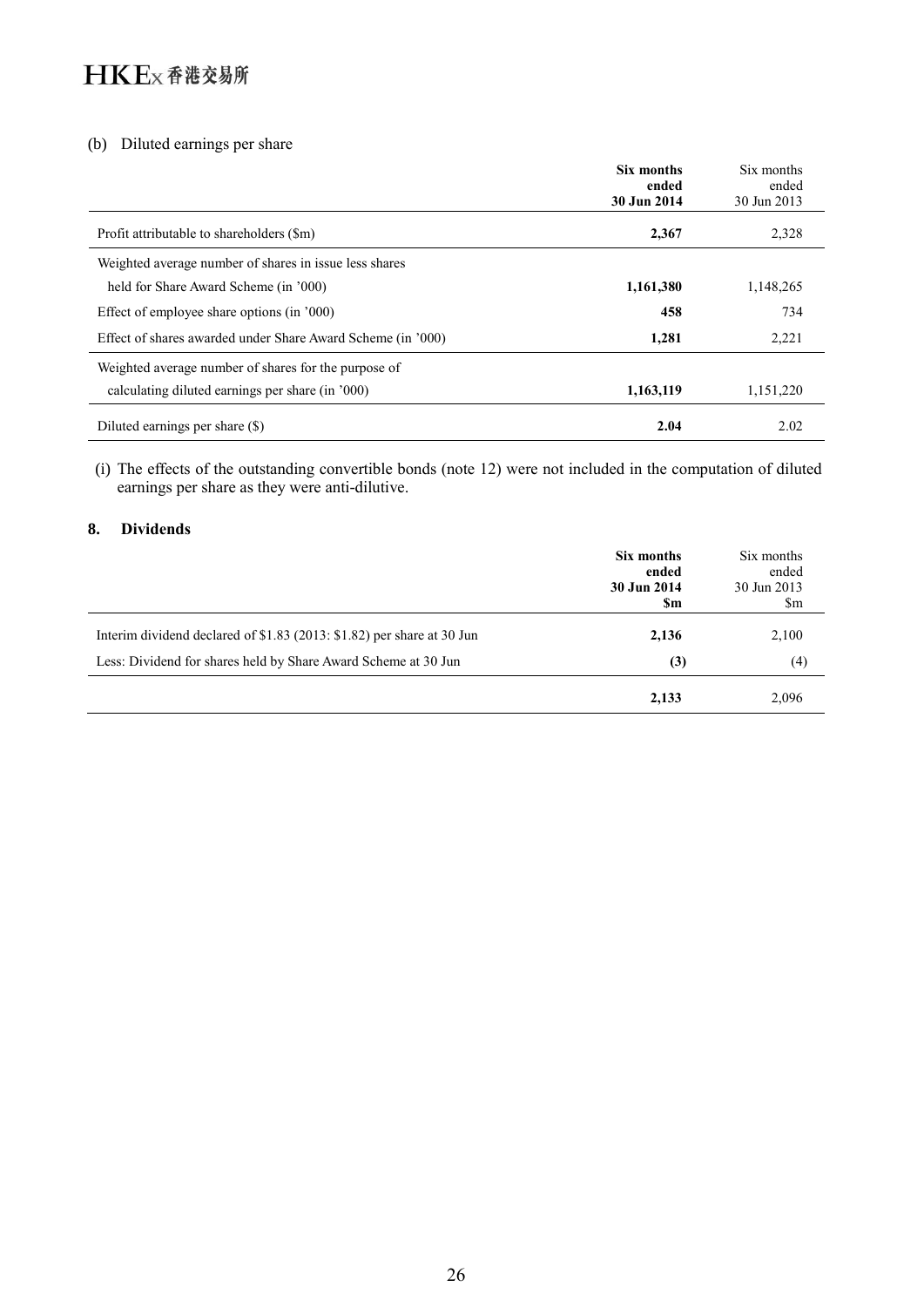#### **9. Financial Assets**

The Clearing House Funds, Margin Funds and cash collateral, and Corporate Funds are invested into cash and cash equivalents, financial assets measured at fair value through profit or loss and financial assets measured at amortised cost, details of which are as follows:

|                                                                | At<br>30 Jun 2014 | At<br>31 Dec 2013      |
|----------------------------------------------------------------|-------------------|------------------------|
|                                                                | <b>Sm</b>         | $\mathop{\mathrm{Sm}}$ |
| Clearing House Funds (note (a))                                |                   |                        |
| Cash and cash equivalents                                      | 3,194             | 4,271                  |
| Financial assets measured at amortised cost                    | 34                | 200                    |
|                                                                | 3,228             | 4,471                  |
| Margin Funds and cash collateral                               |                   |                        |
| Cash and cash equivalents                                      | 40,133            | 30,650                 |
| Financial assets measured at fair value through profit or loss | 1,803             | 1,802                  |
| Financial assets measured at amortised cost                    | 5,167             | 7,335                  |
| Accounts receivable and deposits                               | 5                 | 6                      |
|                                                                | 47,108            | 39,793                 |
| Corporate Funds                                                |                   |                        |
| Cash and cash equivalents (note (a))                           | 7,711             | 6,531                  |
| Financial assets measured at fair value through profit or loss | 2,193             | 2,100                  |
| Financial assets measured at amortised cost                    | 379               | 1,511                  |
|                                                                | 10,283            | 10,142                 |
|                                                                | 60,619            | 54,406                 |

The expected maturity dates of the financial assets are analysed as follows:

|                  |                 |              | At 30 Jun 2014 |              |          |                        | At 31 Dec 2013   |        |
|------------------|-----------------|--------------|----------------|--------------|----------|------------------------|------------------|--------|
|                  |                 | Margin       |                |              |          | Margin                 |                  |        |
|                  | <b>Clearing</b> | <b>Funds</b> |                |              | Clearing | Funds                  |                  |        |
|                  | House           | and cash     | Corporate      |              | House    | and cash               | Corporate        |        |
|                  | <b>Funds</b>    | collateral   | <b>Funds</b>   | <b>Total</b> | Funds    | collateral             | Funds            | Total  |
|                  | \$m             | \$m          | \$m            | \$m          | \$m      | $\mathop{\mathrm{Sm}}$ | $\mathbb{S}_{m}$ | \$m    |
| Within 12 months | 3,228           | 47,108       | 10,086         | 60,422       | 4.471    | 39,793                 | 9.941            | 54,205 |
| Over 12 months   |                 |              | 197            | 197          |          | $\qquad \qquad$        | 201              | 201    |
|                  | 3,228           | 47,108       | 10,283         | 60,619       | 4,471    | 39,793                 | 10,142           | 54,406 |

(a) Amounts of Clearing House Funds included \$157 million (31 December 2013: \$Nil) for contribution to the Rates and FX Guarantee Resources of OTC Clear. At 31 December 2013, \$156 million had been earmarked and held within the Group's Corporate Funds. This has now been transferred to separately designated and managed accounts and included in Clearing House Funds for presentation purpose.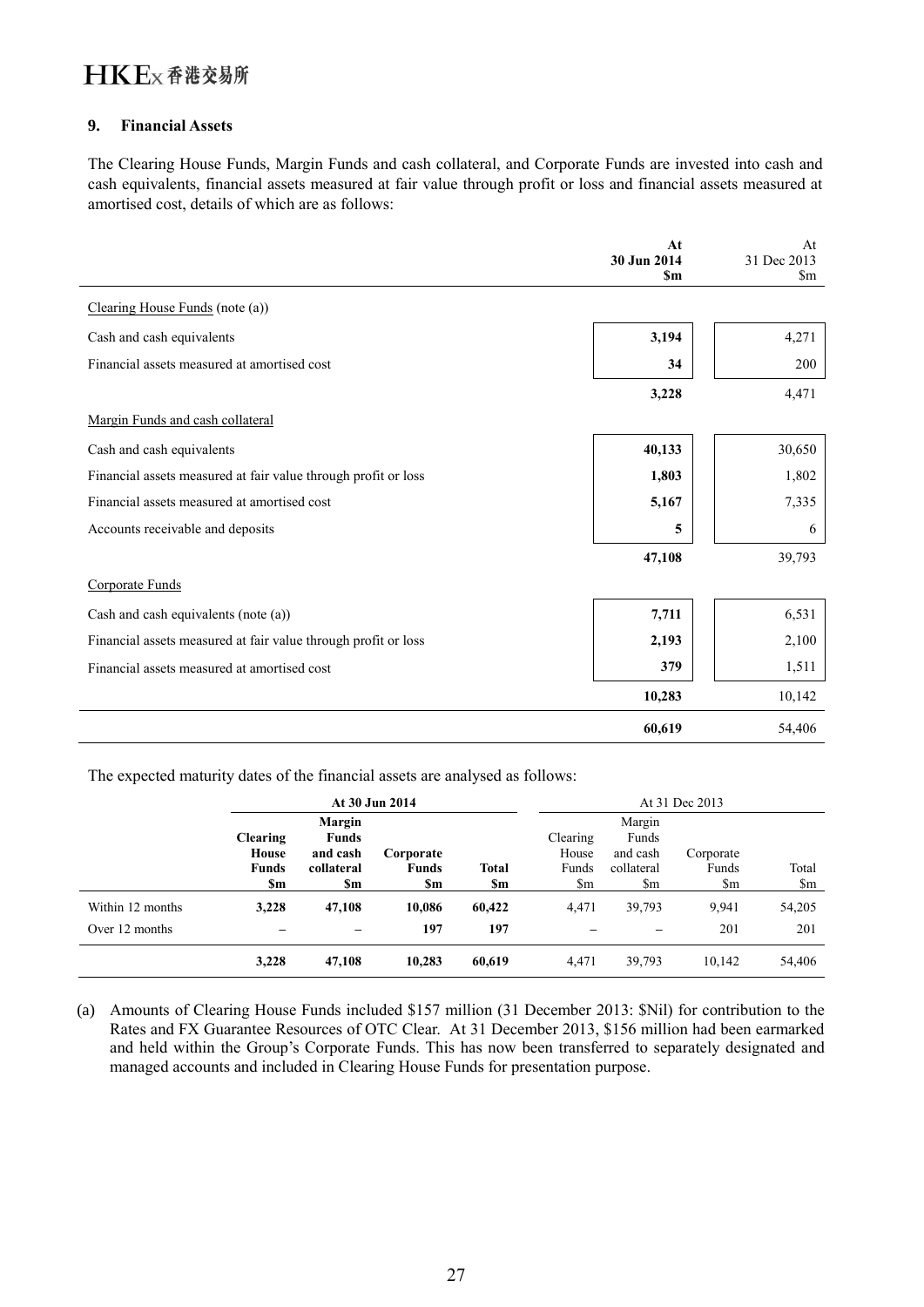#### **10. Accounts Receivable, Prepayments and Deposits**

The Group's accounts receivable, prepayments and deposits mainly represented the Group's Continuous Net Settlement money obligations receivable under the T+2 settlement cycle, which accounted for 85 per cent (31 December 2013: 90 per cent) of the total accounts receivable, prepayments and deposits. Continuous Net Settlement money obligations receivable mature within 2 days after the trade date. Fees receivable are due immediately or up to 60 days depending on the type of services rendered. The majority of the remaining accounts receivable, prepayments and deposits were due within 3 months.

#### **11. Accounts Payable, Accruals and Other Liabilities**

The Group's accounts payable, accruals and other liabilities mainly represented the Group's Continuous Net Settlement money obligations payable, which accounted for 75 per cent (31 December 2013: 77 per cent) of the total accounts payable, accruals and other liabilities. Continuous Net Settlement money obligations payable mature within 2 days after the trade date. The majority of the remaining accounts payable, accruals and other liabilities mature within 3 months.

During the six months ended 30 June 2014, \$17 million (2013: \$5 million) of dividends declared by HKEx, which were unclaimed over a period of 6 years from the date of payment, were forfeited and transferred to retained earnings in accordance with HKEx's Articles of Association.

#### **12. Borrowings**

|                                                  | At<br>30 Jun 2014<br>\$m | At<br>31 Dec 2013<br>\$m |
|--------------------------------------------------|--------------------------|--------------------------|
| Bank borrowings                                  | 1,589                    | 2,326                    |
| Convertible bonds                                | 3,652                    | 3,607                    |
| <b>Notes</b>                                     | 1,513                    | 770                      |
| Written put options to non-controlling interests | 222                      | 218                      |
| Total borrowings                                 | 6,976                    | 6,921                    |

On 24 January 2014, HKEx issued US\$95 million (HK\$737 million) senior notes to independent third parties with a maturity of 5 years due on 24 January 2019. The notes bear coupon interest at a rate of 2.85 per cent per annum payable semi-annually in arrears. The proceeds were used to repay the floating rate bank borrowings.

During the six months ended 30 June 2014, none of the convertible bonds were redeemed or converted, and none of the written put options were exercised. With effect from 26 April 2014, the conversion price of the convertible bonds has been adjusted from HK\$160 per share to HK\$157.62 per share.

#### **13. Share Capital and Share Premium**

On 3 March 2014, the new Hong Kong Companies Ordinance Chapter 622 (new CO) came into effect. The new CO abolishes the concepts of nominal (par) value, share premium and authorised share capital for all shares of Hong Kong incorporated companies. All amounts received for issuing equity shares of a company should be recorded as share capital. Pursuant to the adoption of the new CO, the balance of share premium was transferred to share capital.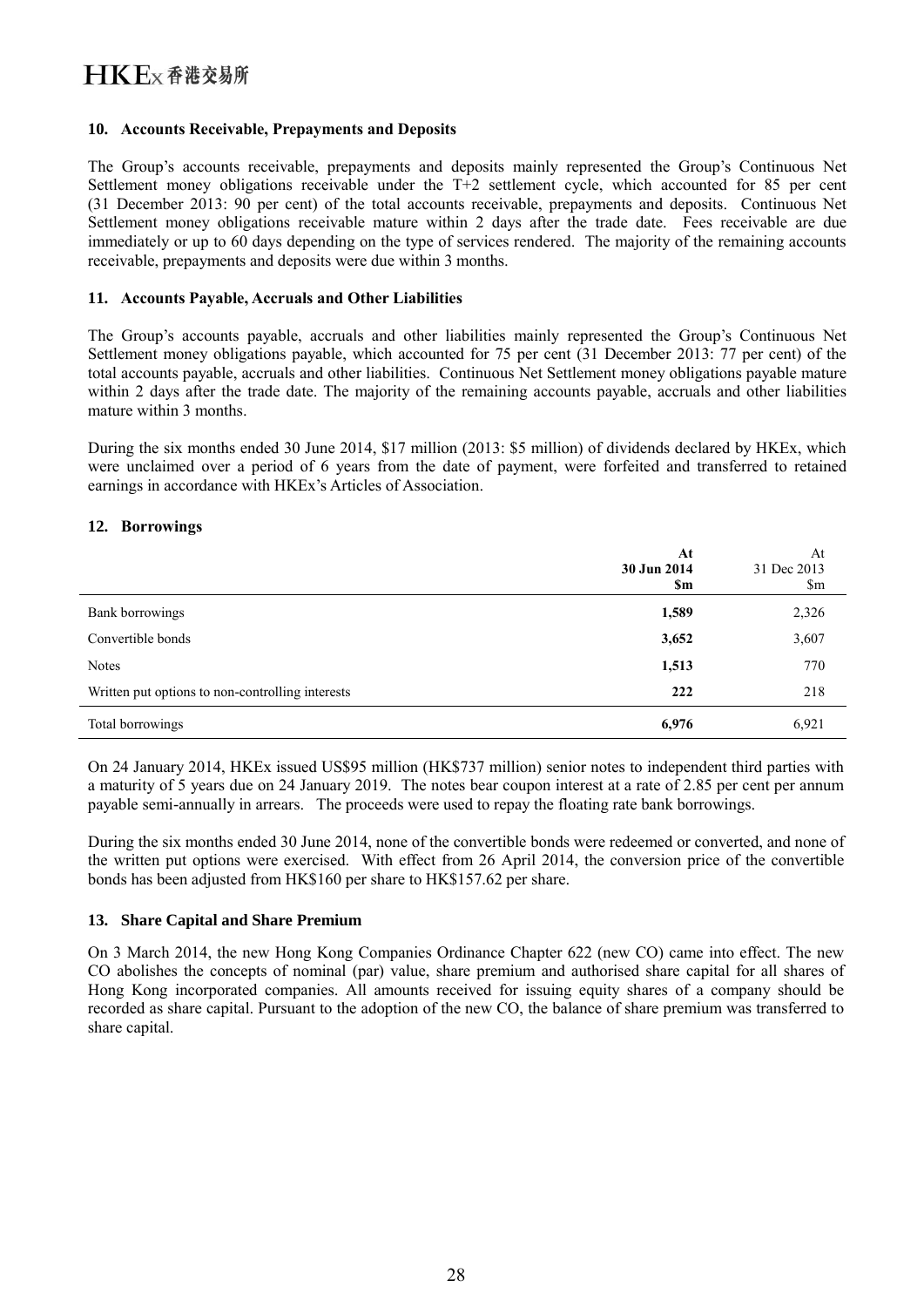### **INTERIM DIVIDEND AND CLOSURE OF REGISTER OF MEMBERS**

The Board has declared an interim dividend of \$1.83 per share (2013: \$1.82 per share) for the year ending 31 December 2014. The interim dividend will be payable in cash with a scrip dividend alternative. The scrip dividend alternative is conditional upon the SFC's granting the listing of, and permission to deal in, new shares of HKEx to be issued pursuant thereto.

#### **Relevant Dates for Interim Dividend Payment**

| Ex-dividend date                                            | 19 August 2014                              |
|-------------------------------------------------------------|---------------------------------------------|
| Closure of ROM                                              | 21 to 22 August 2014 (both dates inclusive) |
| Record date                                                 | 22 August 2014                              |
| Despatch of scrip dividend circular and election form       | on or about 28 August 2014                  |
| Despatch of dividend warrants/definitive share certificates | on or about 22 September 2014               |

To qualify for the interim dividend, all properly completed transfer forms accompanied by the relevant share certificates must be lodged for registration with HKEx's registrar, Hong Kong Registrars Limited, at Shops 1712-1716, 17th Floor, Hopewell Centre, 183 Queen's Road East, Wanchai, Hong Kong no later than 4:30 pm on Wednesday, 20 August 2014.

### **PUBLICATION OF 2014 INTERIM RESULTS AND INTERIM REPORT**

This announcement is published on the HKExnews website at [www.hkexnews.hk](http://www.hkexnews.hk/) and the HKEx website at [www.hkex.com.hk/eng/exchange/invest/results/2014Results.htm.](http://www.hkex.com.hk/eng/exchange/invest/results/2014Results.htm) The 2014 Interim Report will be available on the HKExnews and HKEx websites, and despatched to Shareholders on or about Thursday, 21 August 2014.

> By order of the Board **Hong Kong Exchanges and Clearing Limited Joseph MAU** Company Secretary

Hong Kong, 6 August 2014

At the date of this announcement, the Board comprises 12 Independent Non-executive Directors, namely Mr CHOW Chung Kong (Chairman), Mr CHAN Tze Ching, Ignatius, Mr Timothy George FRESHWATER, Mr John Barrie HARRISON, Mr HUI Chiu Chung, Stephen, Dr KWOK Chi Piu, Bill, Mr LEE Kwan Ho, Vincent Marshall, Mr LEE Tze Hau, Michael, Mrs LEUNG KO May Yee, Margaret, Mr John Estmond STRICKLAND, Mr John Mackay McCulloch WILLIAMSON and Mr WONG Sai Hung, Oscar, and one Executive Director, Mr LI Xiaojia, Charles, who is also HKEx's Chief Executive.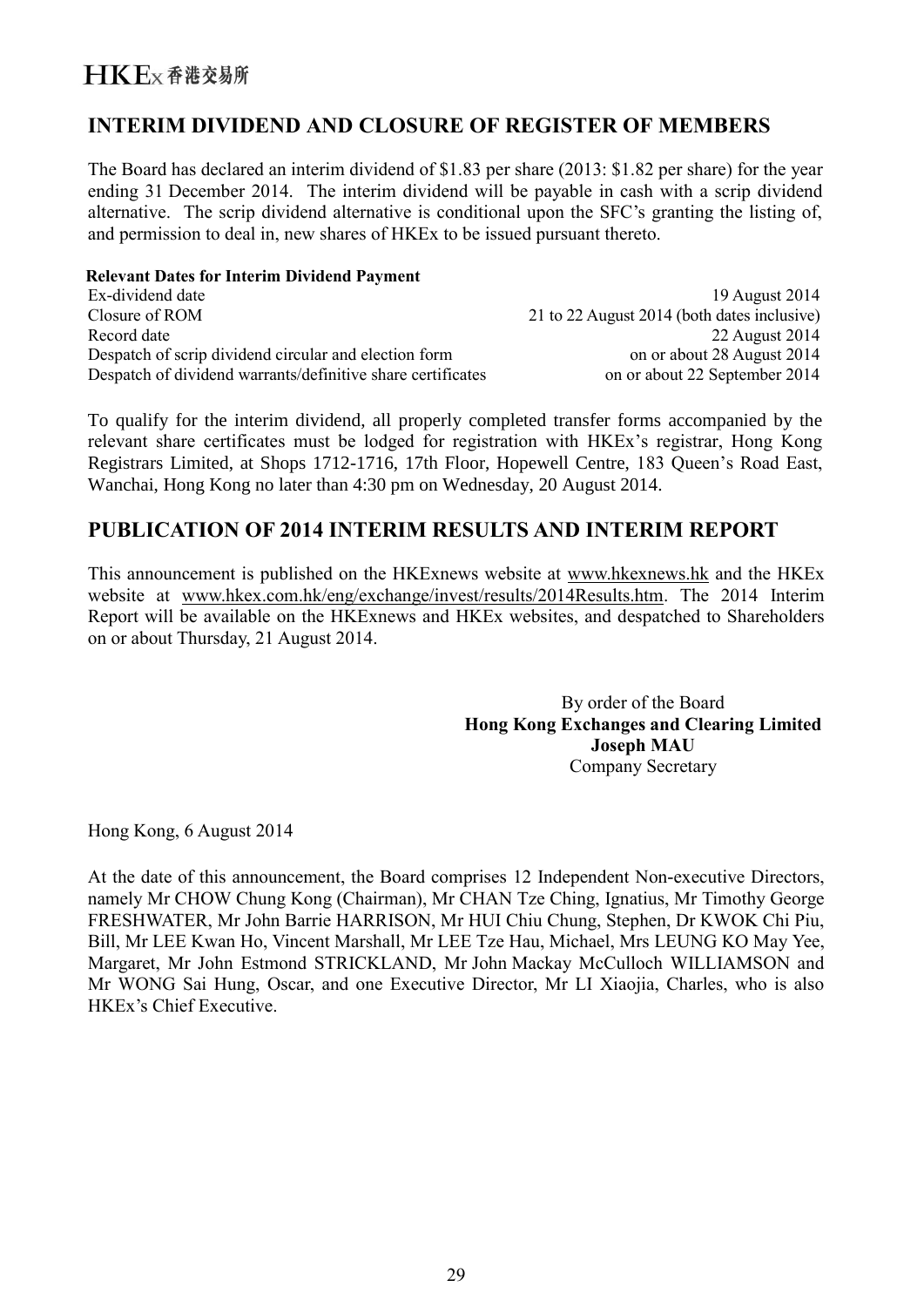## **GLOSSARY**

| ADT                                                             | Average daily turnover value                                                                                                                                                                                        |
|-----------------------------------------------------------------|---------------------------------------------------------------------------------------------------------------------------------------------------------------------------------------------------------------------|
| AHFT                                                            | <b>After-Hours Futures Trading</b>                                                                                                                                                                                  |
| <b>AMS</b>                                                      | The Automatic Order Matching and Execution System                                                                                                                                                                   |
| Board                                                           | HKEx's board of directors                                                                                                                                                                                           |
| <b>CBBCs</b>                                                    | Callable bull/bear contracts                                                                                                                                                                                        |
| <b>CES 120</b>                                                  | CES China 120 Index                                                                                                                                                                                                 |
| <b>CES 280</b>                                                  | CES China 280 Index                                                                                                                                                                                                 |
| <b>CESC</b>                                                     | China Exchanges Services Company Limited                                                                                                                                                                            |
| <b>CNH</b>                                                      | RMB traded in Hong Kong                                                                                                                                                                                             |
| Corporate Governance Code<br>and Corporate Governance<br>Report | Refers to Appendix 14 to the Rules Governing the Listing of Securities on<br>The Stock Exchange of Hong Kong Limited                                                                                                |
| Director(s)                                                     | HKEx's director(s)                                                                                                                                                                                                  |
| DWs                                                             | Derivative warrants                                                                                                                                                                                                 |
| EPs or Participants                                             | <b>Exchange Participants</b>                                                                                                                                                                                        |
| <b>ESG</b>                                                      | Environmental, Social and Governance                                                                                                                                                                                |
| ETF(s)                                                          | Exchange Traded Fund(s)                                                                                                                                                                                             |
| Euro                                                            | The official currency of the Eurozone                                                                                                                                                                               |
| <b>FIC</b>                                                      | Fixed income and currency                                                                                                                                                                                           |
| <b>Futures Exchange</b>                                         | Hong Kong Futures Exchange Limited                                                                                                                                                                                  |
| <b>GBP</b>                                                      | Pound sterling                                                                                                                                                                                                      |
| <b>GEM</b>                                                      | Growth Enterprise Market                                                                                                                                                                                            |
| Government Appointed<br>Directors                               | Directors appointed by the Financial Secretary of the Hong Kong Special<br>Administrative Region of the People's Republic of China pursuant to                                                                      |
| Group                                                           | Section 77 of the SFO<br>HKEx and its subsidiaries                                                                                                                                                                  |
| <b>HKCC</b>                                                     | <b>HKFE Clearing Corporation Limited</b>                                                                                                                                                                            |
| HKEx or the Company                                             | Hong Kong Exchanges and Clearing Limited                                                                                                                                                                            |
| <b>HKSCC</b>                                                    | Hong Kong Securities Clearing Company Limited                                                                                                                                                                       |
| $\text{IPO}(s)$                                                 | Initial Public Offering(s)                                                                                                                                                                                          |
| IT                                                              | <b>Information Technology</b>                                                                                                                                                                                       |
| <b>IVs</b>                                                      | <b>Information Vendors</b>                                                                                                                                                                                          |
| <b>LBSA</b>                                                     | Lehman Brothers Securities Asia Limited                                                                                                                                                                             |
| <b>Listing Rules</b>                                            | The Rules Governing the Listing of Securities on The Stock Exchange of<br>Hong Kong Limited and the Rules Governing the Listing of Securities on<br>the Growth Enterprise Market of The Stock Exchange of Hong Kong |
|                                                                 | Limited                                                                                                                                                                                                             |
| <b>LME</b>                                                      | The London Metal Exchange                                                                                                                                                                                           |
| <b>LME</b> Clear                                                | <b>LME</b> Clear Limited                                                                                                                                                                                            |
| <b>LME</b> Group                                                | LMEH, LME and LME Clear                                                                                                                                                                                             |
| <b>LMEH</b>                                                     | <b>LME Holdings Limited</b>                                                                                                                                                                                         |
| LMEselect                                                       | The electronic platform for the trading of all LME contracts                                                                                                                                                        |
| <b>MMDH</b>                                                     | Mainland Market Data Hub                                                                                                                                                                                            |
| MOI                                                             | Market open interest                                                                                                                                                                                                |
| <b>MWS</b>                                                      | Multi-workstation System                                                                                                                                                                                            |
| <b>NSTD</b>                                                     | New Securities Trading Device                                                                                                                                                                                       |
| OCG                                                             | <b>HKEx Orion Central Gateway</b>                                                                                                                                                                                   |
| <b>OMD</b>                                                      | <b>HKEx Orion Market Data Platform</b>                                                                                                                                                                              |
| <b>OTC</b>                                                      | Over-the-counter                                                                                                                                                                                                    |
| <b>OTC</b> Clear                                                | OTC Clearing Hong Kong Limited                                                                                                                                                                                      |
| <b>REITs</b>                                                    | Real Estate Investment Trusts                                                                                                                                                                                       |